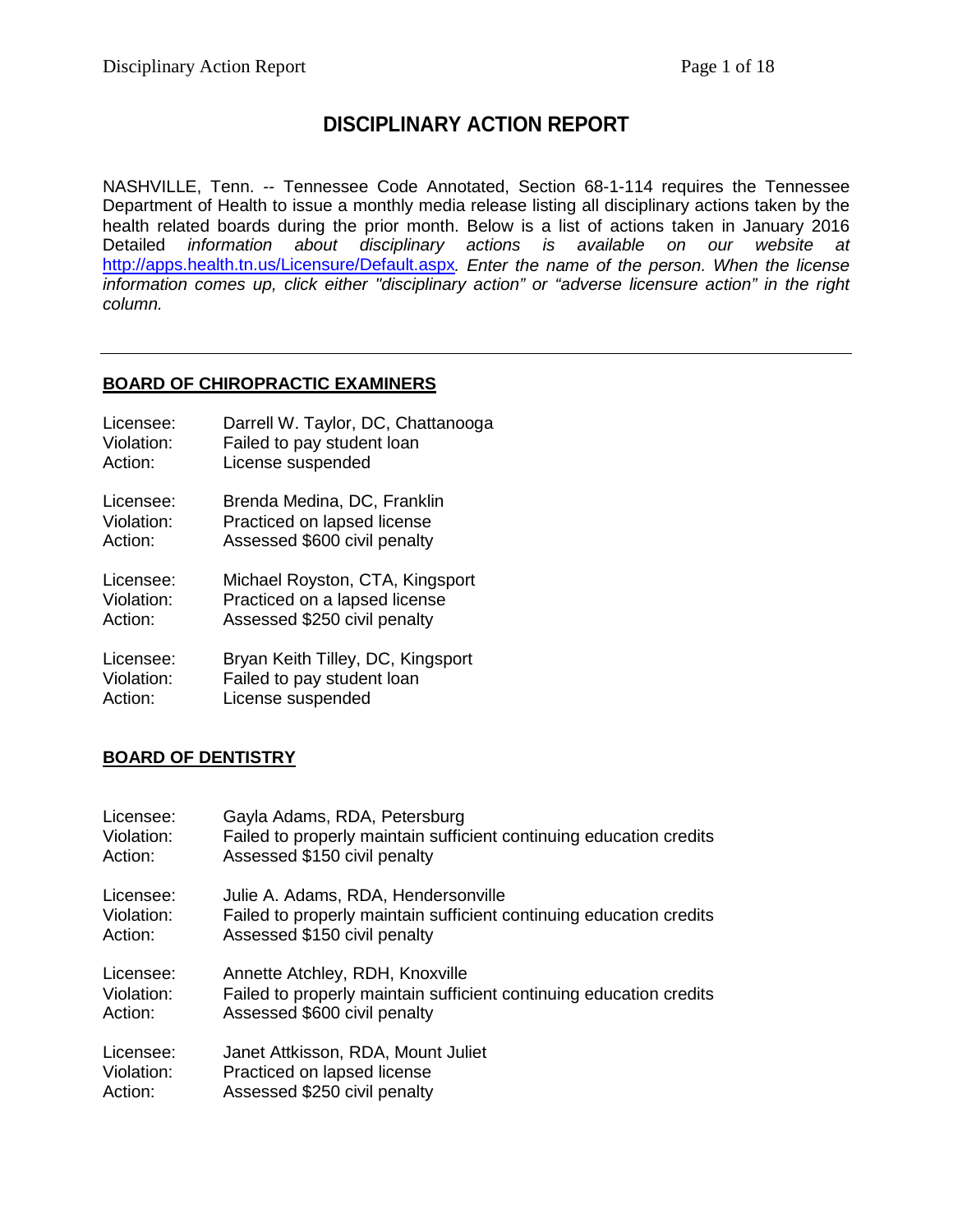| Licensee:                          | Stacy Keller-Bennett, RDH, Jonesborough                                                                                                                                                                                                                                                                                      |  |
|------------------------------------|------------------------------------------------------------------------------------------------------------------------------------------------------------------------------------------------------------------------------------------------------------------------------------------------------------------------------|--|
| Violation:                         | Failed to properly maintain sufficient continuing education credits                                                                                                                                                                                                                                                          |  |
| Action:                            | Assessed \$300 civil penalty                                                                                                                                                                                                                                                                                                 |  |
| Licensee:                          | Shelly Jo Bivens, RDA, Lebanon                                                                                                                                                                                                                                                                                               |  |
| Violation:                         | Failed to properly maintain sufficient continuing education credits                                                                                                                                                                                                                                                          |  |
| Action:                            | Assessed \$150 civil penalty                                                                                                                                                                                                                                                                                                 |  |
| Licensee:                          | Carol Campbell, RDA, Mount Juliet                                                                                                                                                                                                                                                                                            |  |
| Violation:                         | Failed to properly maintain sufficient continuing education credits                                                                                                                                                                                                                                                          |  |
| Action:                            | Assessed \$150 civil penalty                                                                                                                                                                                                                                                                                                 |  |
| Licensee:                          | Cindy Cantrell, RDA, Medina                                                                                                                                                                                                                                                                                                  |  |
| Violation:                         | Failed to properly maintain sufficient continuing education credits                                                                                                                                                                                                                                                          |  |
| Action:                            | Assessed \$150 civil penalty                                                                                                                                                                                                                                                                                                 |  |
| Licensee:<br>Violation:<br>Action: | William Culley, DDS, Paris<br>Failed to adhere to rules and/or statute, as follows: maintain current certification in<br>ACLS(pediatric dentist may substitute PALS)<br>License reprimanded; assessed \$100 civil penalty                                                                                                    |  |
| Licensee:                          | Jacinta Nicole Dailey, RDA, Antioch                                                                                                                                                                                                                                                                                          |  |
| Violation:                         | Failed to properly maintain sufficient continuing education credits                                                                                                                                                                                                                                                          |  |
| Action:                            | Assessed \$150 civil penalty                                                                                                                                                                                                                                                                                                 |  |
| Licensee:<br>Violation:<br>Action: | Mark S. Dill, DDS, Apison<br>Gross malpractice or a pattern of continued or repeated malpractice, ignorance,<br>negligence or incompetence in the course of professional practice<br>License reprimanded; must complete 14 continuing education credits in the area of<br>implant prosthesis within 90 days of Order         |  |
| Licensee:<br>Violation:            | Laura Dove, DDS, Little Rock, AR<br>A violation or attempted violation, directly or indirectly, or assisting in or abetting in<br>the violation of, or conspiring to violate, any provision of this chapter or any lawful<br>order of the board issued pursuant thereto or any criminal statute of the state of<br>Tennessee |  |
| Action:                            | License placed on probation for 2 years; assessed \$500 civil penalty                                                                                                                                                                                                                                                        |  |
| Licensee:                          | Bradley Dyer, DDS, Sevierville                                                                                                                                                                                                                                                                                               |  |
| Violation:                         | Failed to properly maintain sufficient continuing education credits                                                                                                                                                                                                                                                          |  |
| Action:                            | Assessed \$600 civil penalty                                                                                                                                                                                                                                                                                                 |  |
| Licensee:                          | Bonnie Edwards, RDH, Hendersonville                                                                                                                                                                                                                                                                                          |  |
| Violation:                         | Practiced on lapsed license                                                                                                                                                                                                                                                                                                  |  |
| Action:                            | Assessed \$75 civil penalty                                                                                                                                                                                                                                                                                                  |  |
| Licensee:                          | Beth Ezell, RDA, Brentwood                                                                                                                                                                                                                                                                                                   |  |
| Violation:                         | Failed to properly maintain sufficient continuing education credits                                                                                                                                                                                                                                                          |  |
| Action:                            | Assessed \$150 civil penalty                                                                                                                                                                                                                                                                                                 |  |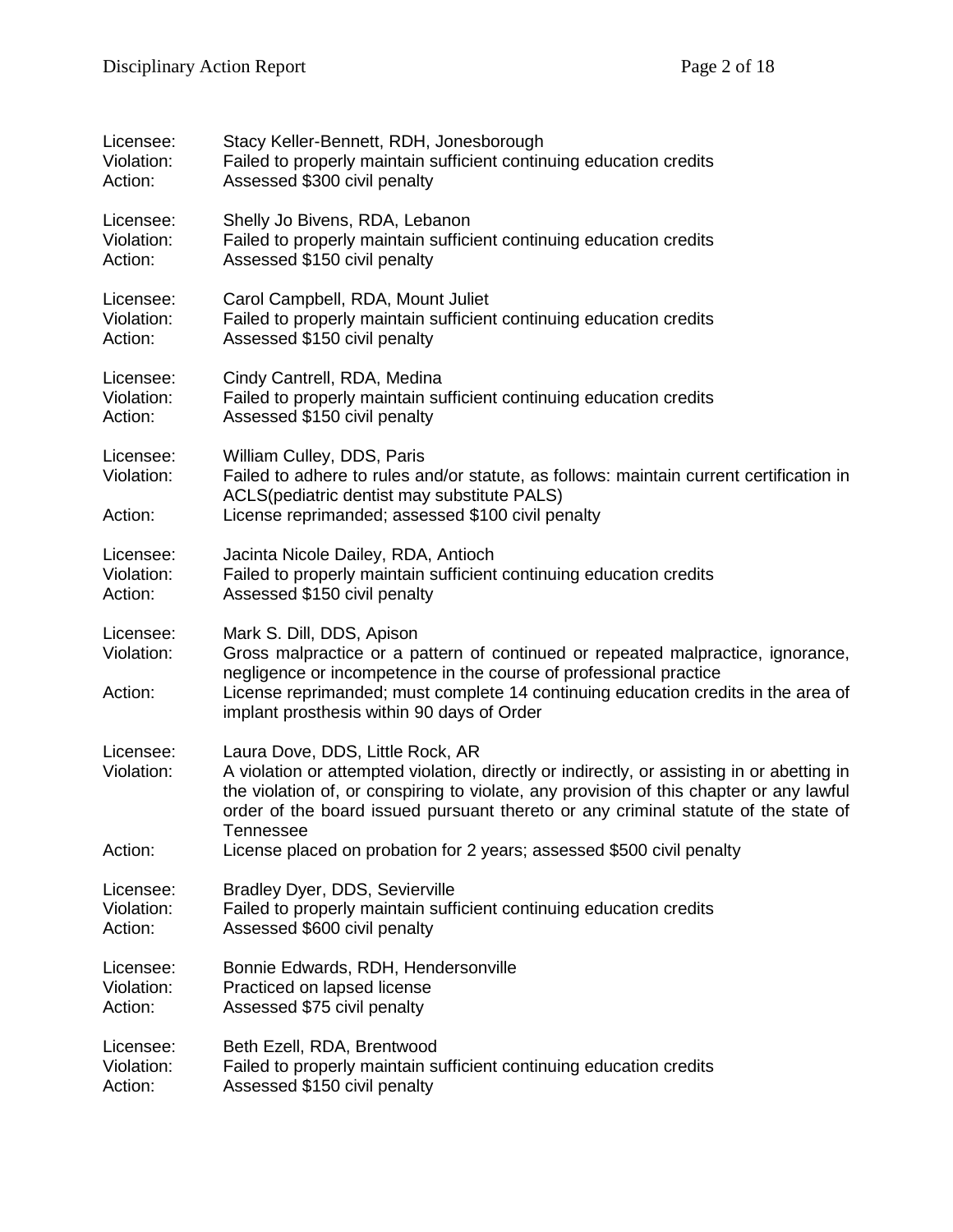| Licensee:               | Deidra Farmer, RDA, Memphis                                                                                                                                                                                                                                                                                                                                                                                                                                                                                                                                                                                                                                        |  |
|-------------------------|--------------------------------------------------------------------------------------------------------------------------------------------------------------------------------------------------------------------------------------------------------------------------------------------------------------------------------------------------------------------------------------------------------------------------------------------------------------------------------------------------------------------------------------------------------------------------------------------------------------------------------------------------------------------|--|
| Violation:              | Failed to properly maintain sufficient continuing education credits                                                                                                                                                                                                                                                                                                                                                                                                                                                                                                                                                                                                |  |
| Action:                 | Assessed \$150 civil penalty                                                                                                                                                                                                                                                                                                                                                                                                                                                                                                                                                                                                                                       |  |
| Licensee:               | Sidney Fletcher, DDS, Germantown                                                                                                                                                                                                                                                                                                                                                                                                                                                                                                                                                                                                                                   |  |
| Violation:              | Failed to properly maintain sufficient continuing education credits                                                                                                                                                                                                                                                                                                                                                                                                                                                                                                                                                                                                |  |
| Action:                 | Assessed \$600 civil penalty                                                                                                                                                                                                                                                                                                                                                                                                                                                                                                                                                                                                                                       |  |
| Licensee:               | Teresa Franklin, RDA, Madisonville                                                                                                                                                                                                                                                                                                                                                                                                                                                                                                                                                                                                                                 |  |
| Violation:              | Practiced on lapsed license                                                                                                                                                                                                                                                                                                                                                                                                                                                                                                                                                                                                                                        |  |
| Action:                 | Assessed \$150 civil penalty                                                                                                                                                                                                                                                                                                                                                                                                                                                                                                                                                                                                                                       |  |
| Licensee:<br>Violation: | James W. Gamble, DDS, Greeneville<br>Unprofessional, dishonorable or unethical conduct; failed to adhere to rules and/or<br>statute, as follows: a charting of the patient's teeth condition; concise description<br>and treatment date for services performed; concise medical history; notation of<br>dates, types, and amounts of pharmaceuticals prescribed or dispended; readable<br>x-rays when required for services rendered; each prescriber shall undertake<br>adequate safeguards and security measures to ensure against loss, improper<br>destruction, theft, or unauthorized use of tamper-resistant prescriptions in the<br>prescriber's possession |  |
| Action:                 | License placed on probation for 5 years with terms; assessed \$5,300 civil penalty                                                                                                                                                                                                                                                                                                                                                                                                                                                                                                                                                                                 |  |
| Licensee:<br>Violation: | Travonya L. Gilbert, RDA, Mount Juliet<br>A violation or attempted violation, directly or indirectly, or assisting in or abetting in<br>the violation of, or conspiring to violate, any provision of this chapter or any lawful<br>order of the board issued pursuant thereto or any criminal statute of the state of<br><b>Tennessee</b>                                                                                                                                                                                                                                                                                                                          |  |
| Action:                 | License reprimanded; must comply with the terms of conditional licensure letter by<br>completing payment of the delinquent civil penalty                                                                                                                                                                                                                                                                                                                                                                                                                                                                                                                           |  |
| Licensee:               | Rachel Gray, RDA, Mount Juliet                                                                                                                                                                                                                                                                                                                                                                                                                                                                                                                                                                                                                                     |  |
| Violation:              | Failed to properly maintain sufficient continuing education credits                                                                                                                                                                                                                                                                                                                                                                                                                                                                                                                                                                                                |  |
| Action:                 | Assessed \$150 civil penalty                                                                                                                                                                                                                                                                                                                                                                                                                                                                                                                                                                                                                                       |  |
| Licensee:               | Amy Ham, RDH, Franklin                                                                                                                                                                                                                                                                                                                                                                                                                                                                                                                                                                                                                                             |  |
| Violation:              | Practiced on lapsed license                                                                                                                                                                                                                                                                                                                                                                                                                                                                                                                                                                                                                                        |  |
| Action:                 | Assessed \$150 civil penalty                                                                                                                                                                                                                                                                                                                                                                                                                                                                                                                                                                                                                                       |  |
| Licensee:               | Ahndria, D. Hoover, RDA, Horn Lake, MS                                                                                                                                                                                                                                                                                                                                                                                                                                                                                                                                                                                                                             |  |
| Violation:              | Failed to pay student loan                                                                                                                                                                                                                                                                                                                                                                                                                                                                                                                                                                                                                                         |  |
| Action:                 | License suspended                                                                                                                                                                                                                                                                                                                                                                                                                                                                                                                                                                                                                                                  |  |
| Licensee:               | Sharon R. Keith, RDA, Powell                                                                                                                                                                                                                                                                                                                                                                                                                                                                                                                                                                                                                                       |  |
| Violation:              | Practiced on lapsed license                                                                                                                                                                                                                                                                                                                                                                                                                                                                                                                                                                                                                                        |  |
| Action:                 | Assessed \$50 civil penalty                                                                                                                                                                                                                                                                                                                                                                                                                                                                                                                                                                                                                                        |  |
| Licensee:               | Tatyana Kondor, RDA, Cleveland                                                                                                                                                                                                                                                                                                                                                                                                                                                                                                                                                                                                                                     |  |
| Violation:              | Failed to properly maintain sufficient continuing education credits                                                                                                                                                                                                                                                                                                                                                                                                                                                                                                                                                                                                |  |
| Action:                 | Assessed \$150 civil penalty                                                                                                                                                                                                                                                                                                                                                                                                                                                                                                                                                                                                                                       |  |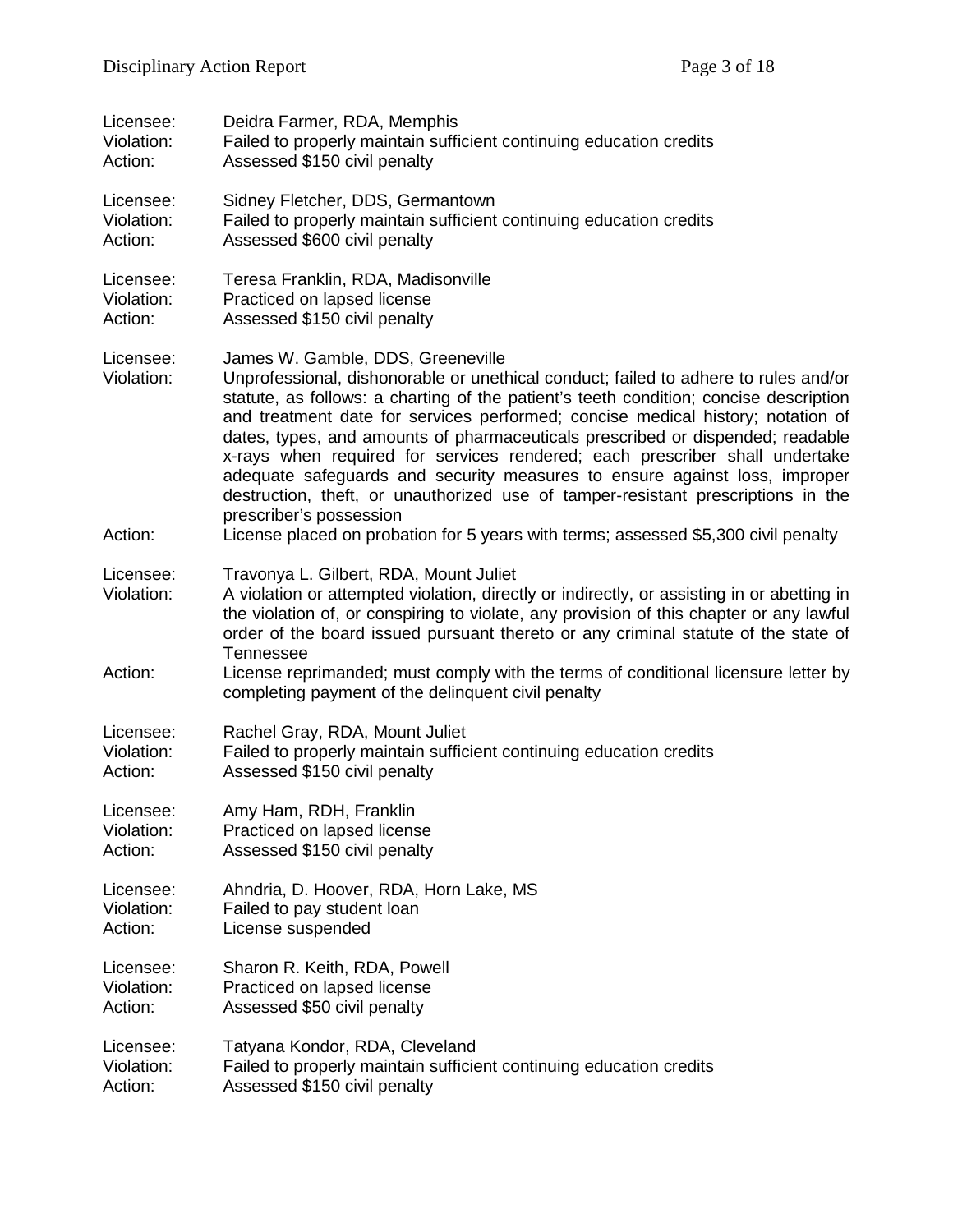| Licensee:                          | Aileen Leavitt, RDH, Memphis                                                                                                                                                                                                                                                                                                                                                                                                                                                          |
|------------------------------------|---------------------------------------------------------------------------------------------------------------------------------------------------------------------------------------------------------------------------------------------------------------------------------------------------------------------------------------------------------------------------------------------------------------------------------------------------------------------------------------|
| Violation:                         | Failed to properly maintain sufficient continuing education credits                                                                                                                                                                                                                                                                                                                                                                                                                   |
| Action:                            | Assessed \$300 civil penalty                                                                                                                                                                                                                                                                                                                                                                                                                                                          |
| Licensee:                          | Tamara Lineberry, RDA, Linden                                                                                                                                                                                                                                                                                                                                                                                                                                                         |
| Violation:                         | Failed to properly maintain sufficient continuing education credits                                                                                                                                                                                                                                                                                                                                                                                                                   |
| Action:                            | Assessed \$150 civil penalty                                                                                                                                                                                                                                                                                                                                                                                                                                                          |
| Licensee:                          | Lana Lowrey, RDH, Midlothian, VA                                                                                                                                                                                                                                                                                                                                                                                                                                                      |
| Violation:                         | Failed to properly maintain sufficient continuing education credits                                                                                                                                                                                                                                                                                                                                                                                                                   |
| Action:                            | Assessed \$300 civil penalty                                                                                                                                                                                                                                                                                                                                                                                                                                                          |
| Licensee:<br>Violation:<br>Action: | Ronald P. Lubovich, DDS, Nashville<br>Failed to adhere to rules and/or statute, as follows: maintain current certification in<br>ACLS (pediatric dentist may substitute PALS); equipment and drugs on a list<br>available for the treatment of the above listed emergency conditions must be<br>present and readily available for use. Emergency protocols must include training in<br>the use of this equipment and these drugs<br>License reprimanded; assessed \$200 civil penalty |
| Licensee:                          | Jodie Menees, RDA, Murray                                                                                                                                                                                                                                                                                                                                                                                                                                                             |
| Violation:                         | Failed to properly maintain sufficient continuing education credits                                                                                                                                                                                                                                                                                                                                                                                                                   |
| Action:                            | Assessed \$150 civil penalty                                                                                                                                                                                                                                                                                                                                                                                                                                                          |
| Licensee:                          | Marissa Miller, RDA, Mount Juliet                                                                                                                                                                                                                                                                                                                                                                                                                                                     |
| Violation:                         | Failed to properly maintain sufficient continuing education credits                                                                                                                                                                                                                                                                                                                                                                                                                   |
| Action:                            | Assessed \$150 civil penalty                                                                                                                                                                                                                                                                                                                                                                                                                                                          |
| Licensee:                          | Megan Miller, RDA, Enterprise, AL                                                                                                                                                                                                                                                                                                                                                                                                                                                     |
| Violation:                         | Failed to pay student loan                                                                                                                                                                                                                                                                                                                                                                                                                                                            |
| Action:                            | License suspended                                                                                                                                                                                                                                                                                                                                                                                                                                                                     |
| Licensee:                          | Doreen Pester, RDH, Chattanooga                                                                                                                                                                                                                                                                                                                                                                                                                                                       |
| Violation:                         | Failed to properly maintain sufficient continuing education credits                                                                                                                                                                                                                                                                                                                                                                                                                   |
| Action:                            | Assessed \$300 civil penalty                                                                                                                                                                                                                                                                                                                                                                                                                                                          |
| Licensee:                          | Anastacia Peters, RDA, Nashville                                                                                                                                                                                                                                                                                                                                                                                                                                                      |
| Violation:                         | Failed to properly maintain sufficient continuing education credits                                                                                                                                                                                                                                                                                                                                                                                                                   |
| Action:                            | Assessed \$150 civil penalty                                                                                                                                                                                                                                                                                                                                                                                                                                                          |
| Licensee:<br>Violation:<br>Action: | Daniel Read, DMD, Knoxville<br>Failed to adhere to rules and/or statute, as follows: maintain current certification in<br>ACLS(pediatric dentist may substitute PALS)<br>License reprimanded; assessed \$100 civil penalty                                                                                                                                                                                                                                                            |
| Licensee:                          | Carlos Rodriguez, DDS, Union City                                                                                                                                                                                                                                                                                                                                                                                                                                                     |
| Violation:                         | Failed to properly maintain sufficient continuing education credits                                                                                                                                                                                                                                                                                                                                                                                                                   |
| Action:                            | Assessed \$600 civil penalty                                                                                                                                                                                                                                                                                                                                                                                                                                                          |
| Licensee:                          | Jessica Leanne Rogers, RDA, Athens                                                                                                                                                                                                                                                                                                                                                                                                                                                    |
| Violation:                         | Failed to pay student loan                                                                                                                                                                                                                                                                                                                                                                                                                                                            |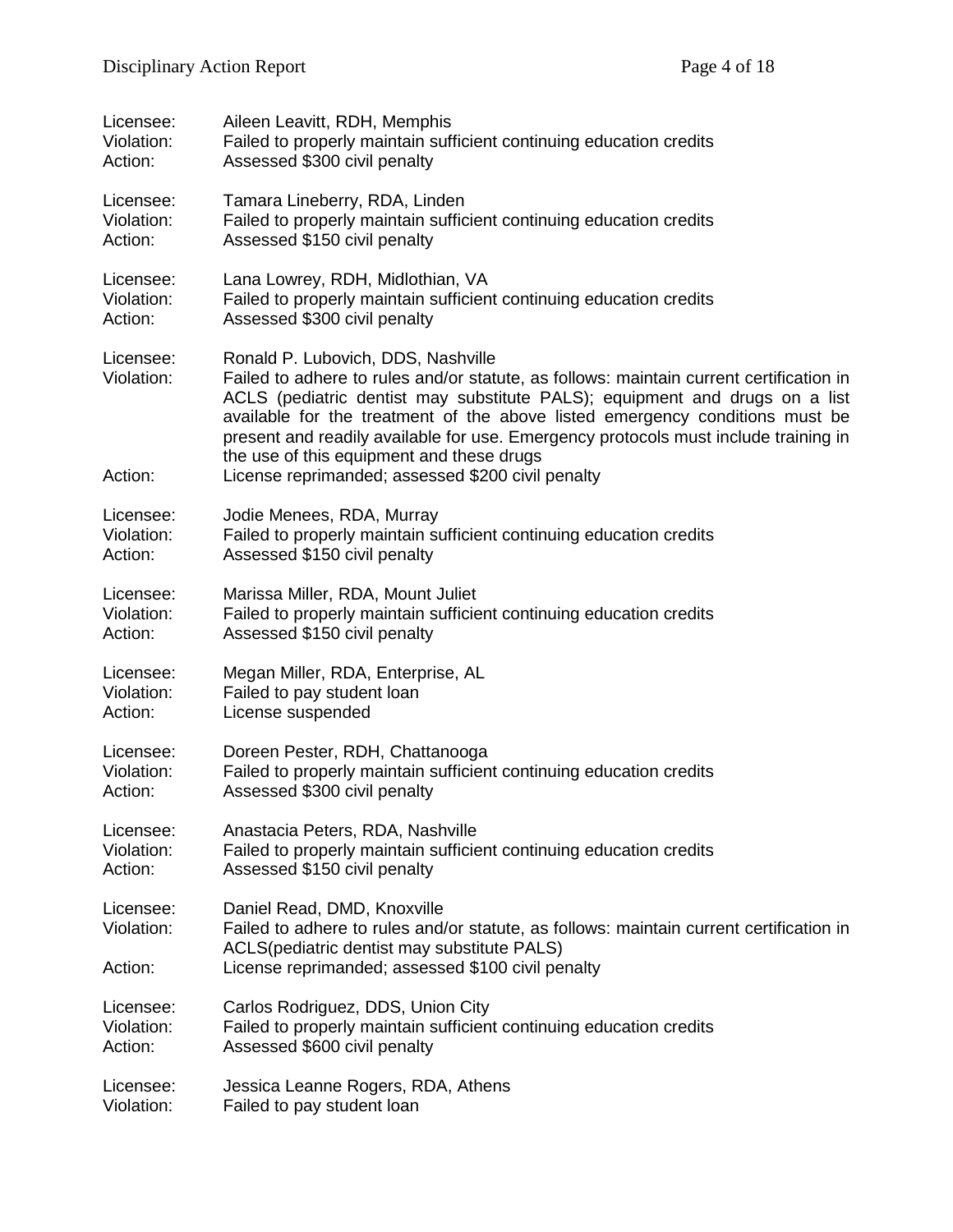| Action:                            | License suspended                                                                                                                                                                                                                                                                                                                                 |  |
|------------------------------------|---------------------------------------------------------------------------------------------------------------------------------------------------------------------------------------------------------------------------------------------------------------------------------------------------------------------------------------------------|--|
| Licensee:<br>Violation:            | David P. Smith, DDS, Oliver Springs<br>Failed to adhere to rules and/or statute, as follows: equipment and drugs on a list<br>available for the treatment of the above listed emergency conditions must be<br>present and readily available for use. Emergency protocols must include training in<br>the use of this equipment and these drugs    |  |
| Action:                            | License reprimanded; assessed \$200 civil penalty                                                                                                                                                                                                                                                                                                 |  |
| Licensee:                          | Ashley N. Sprinkle, RDH, Athens                                                                                                                                                                                                                                                                                                                   |  |
| Violation:                         | Failed to properly maintain sufficient continuing education credits                                                                                                                                                                                                                                                                               |  |
| Action:                            | Assessed \$300 civil penalty                                                                                                                                                                                                                                                                                                                      |  |
| Licensee:<br>Violation:<br>Action: | Gary Stump, DMD, Morristown<br>Conviction of a felony, conviction of any offense under state or federal drug laws<br>or conviction or any offense involving moral turpitude<br>License suspended for 18 months                                                                                                                                    |  |
| Licensee:                          | Danny Tackett, DMD, Jacksboro                                                                                                                                                                                                                                                                                                                     |  |
| Violation:                         | Practiced on lapsed license                                                                                                                                                                                                                                                                                                                       |  |
| Action:                            | Assessed \$800 civil penalty                                                                                                                                                                                                                                                                                                                      |  |
| Licensee:                          | Soraya Tedford, RDA, Barlett                                                                                                                                                                                                                                                                                                                      |  |
| Violation:                         | Failed to properly maintain sufficient continuing education credits                                                                                                                                                                                                                                                                               |  |
| Action:                            | Assessed \$150 civil penalty                                                                                                                                                                                                                                                                                                                      |  |
| Licensee:                          | Viviana Troncoso, RDA, Hermitage                                                                                                                                                                                                                                                                                                                  |  |
| Violation:                         | Failed to properly maintain sufficient continuing education credits                                                                                                                                                                                                                                                                               |  |
| Action:                            | Assessed \$150 civil penalty                                                                                                                                                                                                                                                                                                                      |  |
| Licensee:                          | Megan Tucker, RDA, Maryville                                                                                                                                                                                                                                                                                                                      |  |
| Violation:                         | Practiced on lapsed license                                                                                                                                                                                                                                                                                                                       |  |
| Action:                            | Assessed \$300 civil penalty                                                                                                                                                                                                                                                                                                                      |  |
| Licensee:<br>Violation:            | Christel M. Westmoreland, DDS, Newport<br>Failed to adhere to rules and/or statute, as follows: equipment and drugs on a list<br>available for the treatment of the above listed emergency conditions must be<br>present and readily available for use. Emergency protocols must include training in<br>the use of this equipment and these drugs |  |
| Action:                            | License reprimanded; assessed \$100 civil penalty                                                                                                                                                                                                                                                                                                 |  |
| Licensee:                          | Paula White, RDA, Cleveland                                                                                                                                                                                                                                                                                                                       |  |
| Violation:                         | Practiced on lapsed license                                                                                                                                                                                                                                                                                                                       |  |
| Action:                            | Assessed \$250 civil penalty                                                                                                                                                                                                                                                                                                                      |  |
| Licensee:                          | Kristen Williams, RDA, Ashland City                                                                                                                                                                                                                                                                                                               |  |
| Violation:                         | Failed to properly maintain sufficient continuing education credits                                                                                                                                                                                                                                                                               |  |
| Action:                            | Assessed \$150 civil penalty                                                                                                                                                                                                                                                                                                                      |  |

# **BOARD OF DISPENSING OPTICIANS**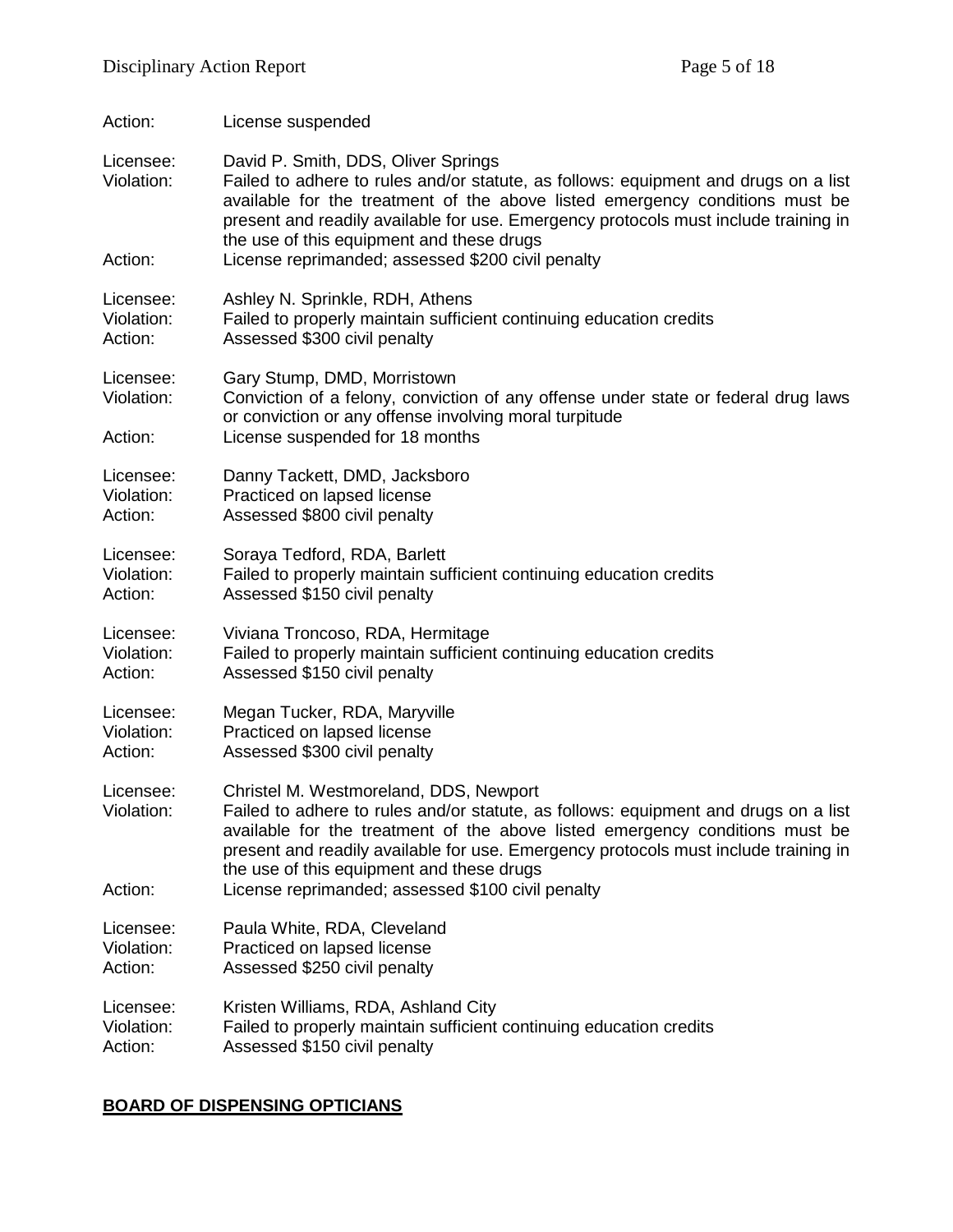| Licensee:<br>Violation:<br>Action: | Darrell C. Lassiter, DPO, White House<br>Failed to adhere to rules and/or statute, as follows: practiced on expired license<br>License reprimanded with terms; assessed \$2,600 civil penalties, plus costs not to<br>exceed \$300                                                                                                   |
|------------------------------------|--------------------------------------------------------------------------------------------------------------------------------------------------------------------------------------------------------------------------------------------------------------------------------------------------------------------------------------|
| Licensee:<br>Violation:            | Charles D. Owens, DPO, Hendersonville<br>Immoral, unprofessional, or dishonorable conduct; failure to comply with any order<br>issued by a state or federal court, by a state licensing body, or failure to comply<br>with any written agreement entered into with any state licensing board regarding<br>the practice of opticianry |
| Action:                            | Within 90 days of order must pay \$2,225 toward civil penalty balance owed from a<br>previous Consent Order or license will be suspended. Within 12 months, must pay<br>full balance from previous consent order or license will be suspended                                                                                        |

## **BOARD OF MEDICAL EXAMINERS**

| Licensee:<br>Violation:<br>Action: | Melissa Babb, MDXL, Mt. Carmel<br>Failed to properly maintain sufficient continuing education credits<br>Assessed \$40 civil penalty; and provide proof of completion of the required<br>number of continuing education credits                                                            |
|------------------------------------|--------------------------------------------------------------------------------------------------------------------------------------------------------------------------------------------------------------------------------------------------------------------------------------------|
| Licensee:<br>Violation:<br>Action: | David A. Clark, MD, San Diego, CA<br>Failed to properly maintain sufficient continuing education credits<br>Assessed \$700 civil penalty; and provide proof of completion of the required<br>number of continuing education credits                                                        |
| Licensee:<br>Violation:<br>Action: | Mark P. Clemons, MD, Germantown<br>Failed to properly maintain sufficient continuing education credits<br>Assessed \$950 civil penalty; and provide proof of completion of the required<br>number of continuing education credits                                                          |
| Licensee:<br>Violation:<br>Action: | John R. Clough, MD, Livingston<br>Unprofessional dishonorable or unethical conduct<br>License reprimanded; assessed \$4,250 civil penalty                                                                                                                                                  |
| Licensee:<br>Violation:<br>Action: | Bonnie Coble, AMDX, Mercer<br>Failed to properly maintain sufficient continuing education credits<br>Assessed \$40 civil penalty; and provide proof of completion of the required<br>number of continuing education credits                                                                |
| Licensee:<br>Violation:<br>Action: | Amber Cox, AMDX, Jacksboro<br>Failed to properly maintain sufficient continuing education credits<br>Assessed \$40 civil penalty; and provide proof of completion of the required<br>number of continuing education credits                                                                |
| Licensee:<br>Violation:            | Charles S. Drummond, III, MD, Tullahoma<br>Habitual intoxication or personal misuse of any drugs or the use of intoxicating<br>liquors, narcotics, controlled substances of other drugs or stimulants in such a<br>manner as to adversely affect the person's ability to practice medicine |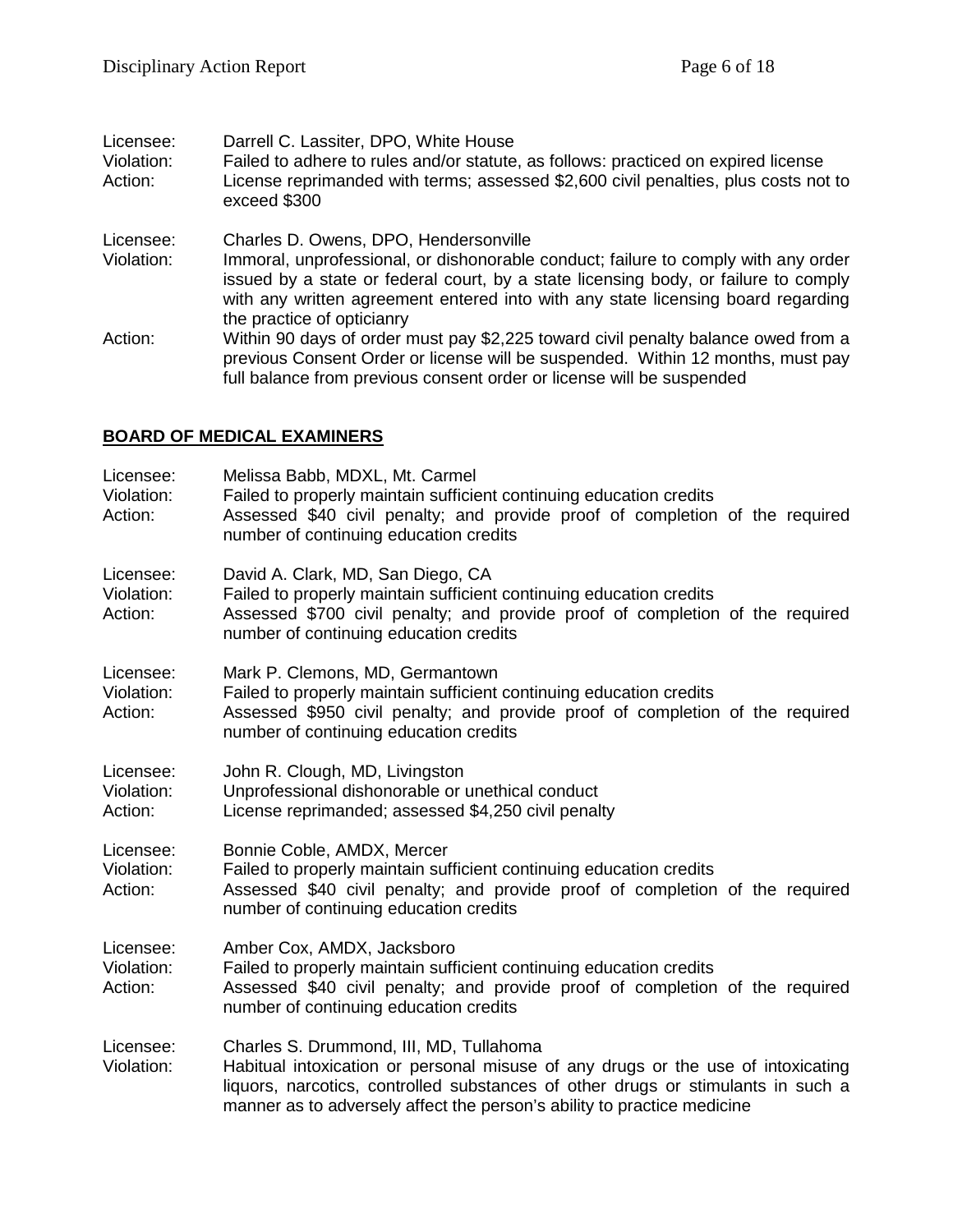| Action:                            | License placed on probation to run concurrent with the Tennessee Medical<br>Foundation contract; assessed \$1,000 civil penalty, plus costs not to exceed<br>\$1,000                                                                                                                           |
|------------------------------------|------------------------------------------------------------------------------------------------------------------------------------------------------------------------------------------------------------------------------------------------------------------------------------------------|
| Licensee:<br>Violation:<br>Action: | John H. Eason, MD, Lenoir City<br>Unprofessional, dishonorable or unethical conduct; gross malpractice or a pattern<br>of continued or repeated malpractice, ignorance, negligence or incompetence in<br>the course of medical practice<br>License reprimanded; assessed \$1,000 civil penalty |
| Licensee:<br>Violation:<br>Action: | Colin M. Goudelocke, MD, Chattanooga<br>Failed to properly maintain sufficient continuing education credits<br>Assessed \$1,525 civil penalty; and provide proof of completion of the required<br>number of continuing education credits                                                       |
| Licensee:<br>Violation:<br>Action: | Grace Harrison, AMDX, Hampton<br>Failed to properly maintain sufficient continuing education credits<br>Assessed \$40 civil penalty; and provide proof of completion of the required<br>number of continuing education credits                                                                 |
| Licensee:<br>Violation:<br>Action: | Kellie Hollinger, AMDX, Graysville<br>Failed to properly maintain sufficient continuing education credits<br>Assessed \$40 civil penalty; and provide proof of completion of the required<br>number of continuing education credits                                                            |
| Licensee:<br>Violation:<br>Action: | Jessica D. Hommel, MD, Bristol<br>Failed to properly maintain sufficient continuing education credits<br>Assessed \$1,800 civil penalty; and provide proof of completion of the required<br>number of continuing education credits                                                             |
| Licensee:<br>Violation:<br>Action: | Charles P. Hughes, MD, Chattanooga<br>Failed to properly maintain sufficient continuing education credits<br>Assessed \$4,000 civil penalty; and provide proof of completion of the required<br>number of continuing education credits                                                         |
| Licensee:<br>Violation:<br>Action: | Ahmad Machhor Ibrahimbacha, MD, Cleveland<br>Failed to properly maintain sufficient continuing education credits<br>Assessed \$1,575 civil penalty; and provide proof of completion of the required<br>number of continuing education credits                                                  |
| Licensee:<br>Violation:<br>Action: | Gerald R. Jerkins, MD, Germantown<br>Failed to properly maintain sufficient continuing education credits<br>Assessed \$3,600 civil penalty; and provide proof of completion of the required<br>number of continuing education credits                                                          |
| Licensee:<br>Violation:<br>Action: | John K. Larkin, MD, Covington<br>Failed to properly maintain sufficient continuing education credits<br>Assessed \$1,300 civil penalty; and provide proof of completion of the required<br>number of continuing education credits                                                              |
| Licensee:                          | Tamitha Latham, MDXL, Brentwood*                                                                                                                                                                                                                                                               |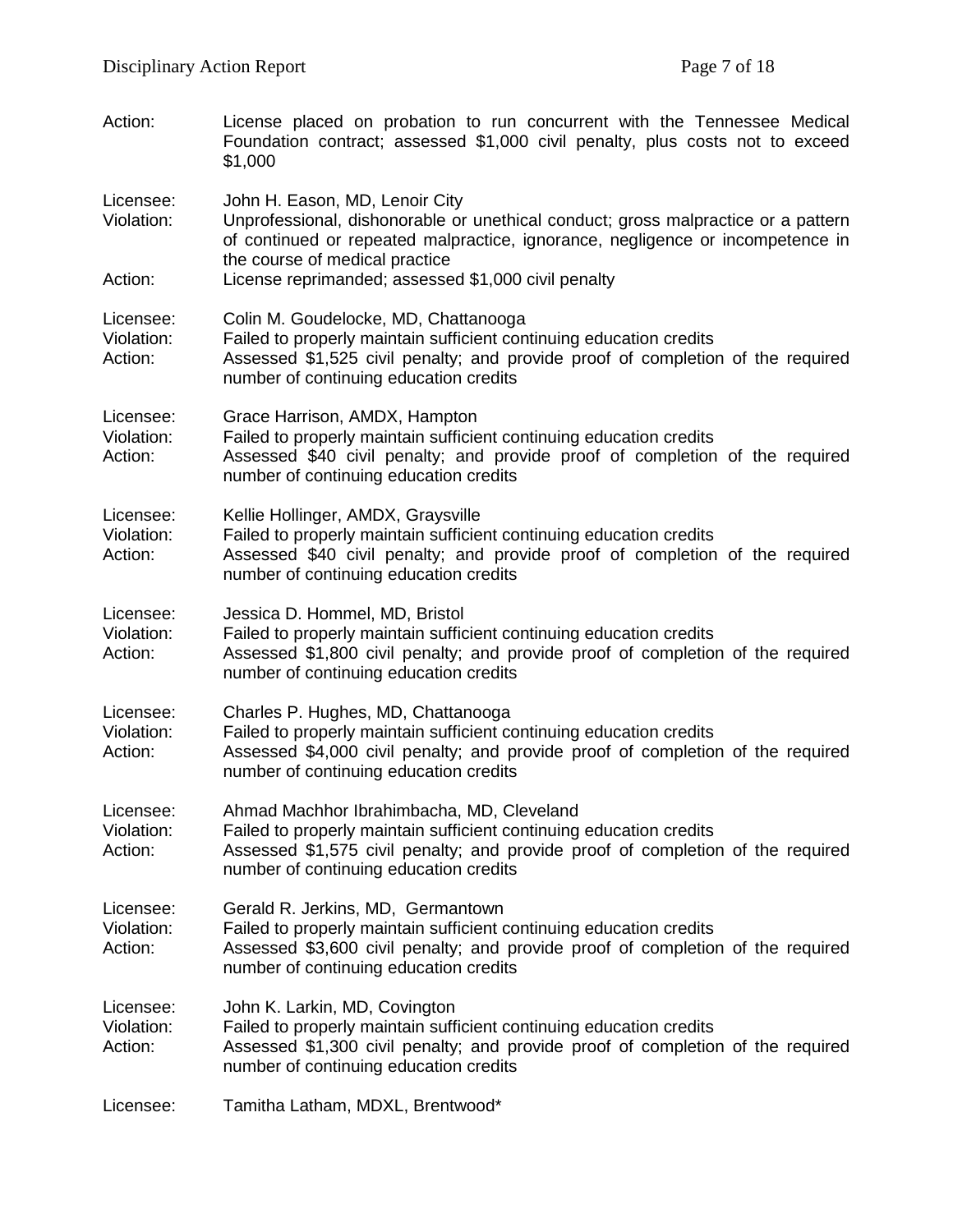| Violation:<br>Action:              | Failed to pay student loan<br>License suspended                                                                                                                                                                                              |
|------------------------------------|----------------------------------------------------------------------------------------------------------------------------------------------------------------------------------------------------------------------------------------------|
| Licensee:<br>Violation:<br>Action: | Tera Joyce Lyda, AMDX, Hixson<br>Failed to properly maintain sufficient continuing education credits<br>Assessed \$260 civil penalty; and provide proof of completion of the required<br>number of continuing education credits              |
| Licensee:<br>Violation:<br>Action: | Mark G. Mainwaring, MD, Murfreesboro<br>Failed to properly maintain sufficient continuing education credits<br>Assessed \$1,575 civil penalty; and provide proof of completion of the required<br>number of continuing education credits     |
| Licensee:<br>Violation:<br>Action: | Michelle Williams Mauck, MDXL, Clarksville<br>Failed to pay student loan<br>License suspended                                                                                                                                                |
| Licensee:<br>Violation:<br>Action: | Mallory L. McClure, MD, Mechanicsville, MD<br>Failed to properly maintain sufficient continuing education credits<br>Assessed \$400 civil penalty; and provide proof of completion of the required<br>number of continuing education credits |
| Licensee:<br>Violation:<br>Action: | Susan McGee, MDXL, Knoxville<br>Failed to properly maintain sufficient continuing education credits<br>Assessed \$400 civil penalty; and provide proof of completion of the required<br>number of continuing education credits               |
| Licensee:<br>Violation:<br>Action: | Erica McNeil, AMDX, Cordova<br>Failed to properly maintain sufficient continuing education credits<br>Assessed \$40 civil penalty; and provide proof of completion of the required<br>number of continuing education credits                 |
| Licensee:<br>Violation:<br>Action: | Clarinda M. Burton-Shannon, MD, Lebanon<br>Failed to properly maintain sufficient continuing education credits<br>Assessed \$100 civil penalty; and provide proof of completion of the required<br>number of continuing education credits    |
| Licensee:<br>Violation:<br>Action: | Ayesha Shipp, AMDX, Hornlake, MS<br>Failed to properly maintain sufficient continuing education credits<br>Assessed \$40 civil penalty; and provide proof of completion of the required<br>number of continuing education credits            |
| Licensee:<br>Violation:<br>Action: | Hafeezul H. Siddiqui, MD, Chattanooga<br>Failed to properly maintain sufficient continuing education credits<br>Assessed \$4,000 civil penalty; and provide proof of completion of the required<br>number of continuing education credits    |
| Licensee:<br>Violation:<br>Action: | Keisha Taylor, AMDX, Church Hill<br>Failed to properly maintain sufficient continuing education credits<br>Assessed \$40 civil penalty; and provide proof of completion of the required<br>number of continuing education credits            |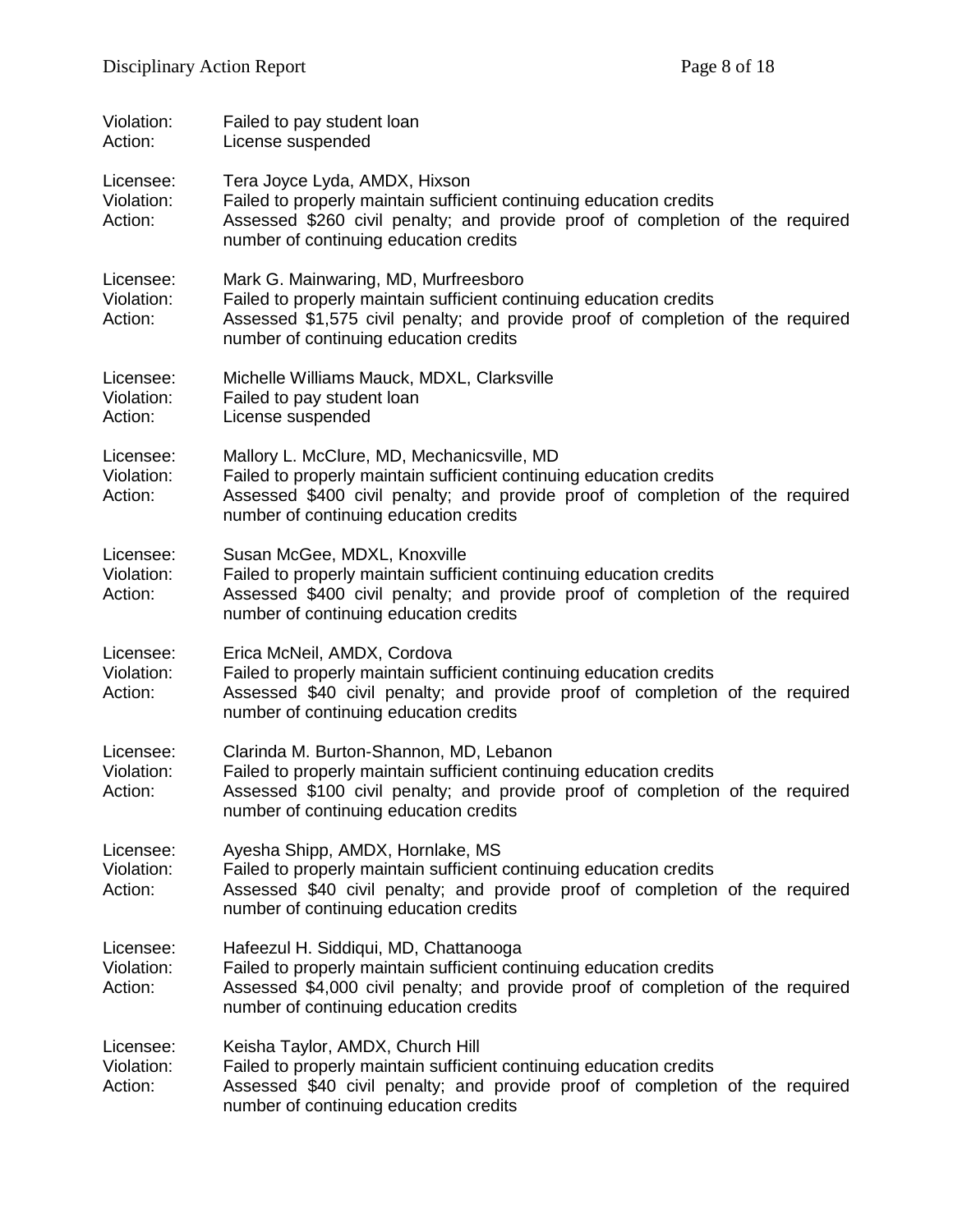| Licensee:                          | Deborah Thomas, MD, Dandridge                                                                                                                                                                                                                                                                                                                                                                             |
|------------------------------------|-----------------------------------------------------------------------------------------------------------------------------------------------------------------------------------------------------------------------------------------------------------------------------------------------------------------------------------------------------------------------------------------------------------|
| Violation:                         | Failed to adhere to rules and/or statute regarding, as follows: a practitioner under<br>state or federal indictment in this state for an offense involving the sale or<br>dispensing of controlled substances under state or federal law must report the<br>indictment to the practitioner's licensing board in writing within seven (7) calendar<br>days of acquiring actual knowledge of the indictment |
| Action:                            | License suspended with terms; assessed costs not to exceed \$500                                                                                                                                                                                                                                                                                                                                          |
| Licensee:<br>Violation:<br>Action: | David E. Yakin, MD, Jackson<br>Failed to properly maintain sufficient continuing education credits<br>Assessed \$125 civil penalty; and provide proof of completion of the required<br>number of continuing education credits                                                                                                                                                                             |

*Delayed reporting by Board, license disciplined December 2015*

# **MEDICAL LABORATORY BOARD**

| Licensee:  | Rhonda K. Robinson, LLP, Clarksville     |
|------------|------------------------------------------|
| Violation: | Failed to pay student loan               |
| Action:    | License suspended                        |
| Licensee:  | Joan M. Sullivan, LLP, Memphis           |
| Violation: | Failed to pay student loan               |
| Action:    | License suspended                        |
| Licensee:  | Ashenafi M. Woldesemait, LLP, Nashville* |
| Violation: | Failed to pay student loan               |
| Action:    | License suspended                        |

*Delayed reporting by Board, license disciplined December 2015*

### **BOARD OF NURSING**

| Licensee:  | Jennifer Baker, RN, Kingsport  |
|------------|--------------------------------|
| Violation: | Failed to pay student loan     |
| Action:    | License suspended              |
| Licensee:  | Larry Boston, LPN, Clarksville |
| Violation: | Failed to pay student loan     |
| Action:    | License suspended              |
| Licensee:  | Minishia Chandler, RN, Cordova |
| Violation: | Failed to pay student loan     |
| Action:    | License suspended              |
| Licensee:  | Dalili Edwards, LPN, Antioch   |
| Violation: | Failed to pay student loan     |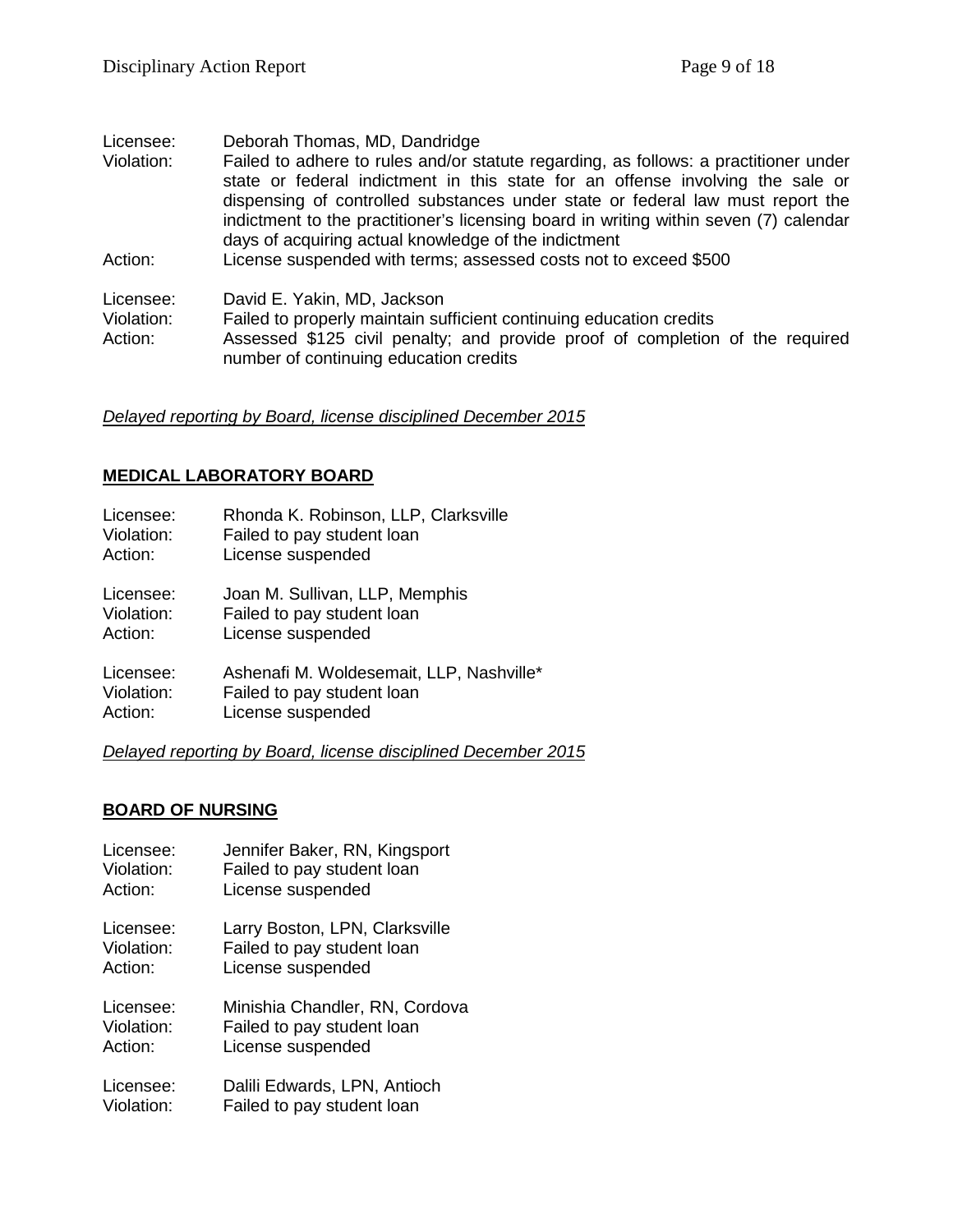| Action:    | License suspended                                        |
|------------|----------------------------------------------------------|
| Licensee:  | Leigh Hawkins, RN, Kingsport                             |
| Violation: | Failed to pay student loan                               |
| Action:    | License suspended                                        |
| Licensee:  | Amie Henderson, LPN, Jellico                             |
| Violation: | Failed to pay student loan                               |
| Action:    | License suspended                                        |
| Licensee:  | Roxana McNair, RN, Oak Ridge                             |
| Violation: | Failed to pay student loan                               |
| Action:    | License suspended                                        |
| Licensee:  | Joel Miller, RN, Chattanooga                             |
| Violation: | Failed to pay student loan                               |
| Action:    | License suspended                                        |
| Licensee:  | Karen Powell, RN, Smyrna                                 |
| Violation: | Failed to pay student loan                               |
| Action:    | License suspended                                        |
| Licensee:  | Jacqueline Rader, RN, Gallatin                           |
| Violation: | Failed to pay student loan                               |
| Action:    | Secondary disciplinary action taken on suspended license |
| Licensee:  | Edna Reeves, RN, Bluff City                              |
| Violation: | Failed to pay student loan                               |
| Action:    | License suspended                                        |
| Licensee:  | Karen Scott, RN, Memphis                                 |
| Violation: | Failed to pay student loan                               |
| Action:    | License suspended                                        |
| Licensee:  | Michael Slayman, LPN, Nunnelly                           |
| Violation: | Failed to pay student loan                               |
| Action:    | License suspended                                        |
| Licensee:  | Jennifer Threatt, Big Rock, RN                           |
| Violation: | Failed to pay student loan                               |
| Action:    | License suspended                                        |
| Licensee:  | Melissa Vaughn, RN, Arlington                            |
| Violation: | Failed to pay student loan                               |
| Action:    | License suspended                                        |
| Licensee:  | Laconna Whittaker, LPN, Antioch                          |
| Violation: | Failed to pay student loan                               |
| Action:    | License suspended                                        |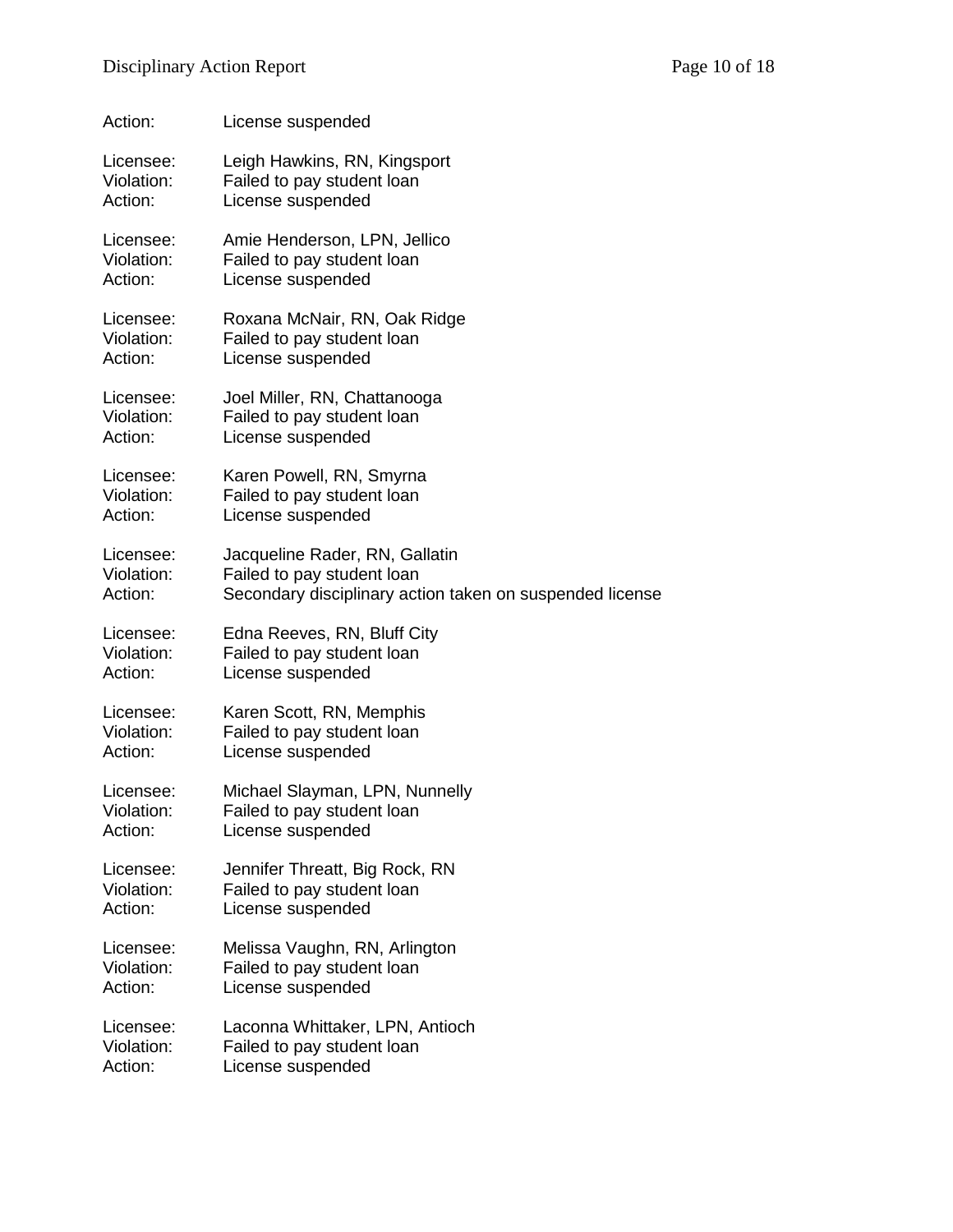### **BOARD OF OPTOMETRY**

Licensee: Nicholas Vincent Motto, OD, Enfield, CT Violation: Immoral, unprofessional or dishonorable conduct; committing any act contrary to the provisions of this chapter or the rules and regulations of the board; prescribing a controlled substance to any person not in the course of professional practice, or not in good faith to relieve pain and suffering, or not in good faith to diagnose and treat conditions or diseases of the eye or eyelid; failure to maintain patient records Action: License reprimanded with terms; assessed \$500 civil penalty

### **BOARD OF PHARMACY**

- Licensee: Whitney Abernathy, RT, Minor Hill
- Violation: Engaging in conduct prohibited or made unlawful by any of the provisions of parts 2-5 of this chapter or any other laws of the state or of the United States relating to drugs or to the practice of pharmacy; failed to comply with a lawful order or duly promulgated rule of the board been guilty of dishonorable, immoral, unethical or unprofessional conduct; failed to adhere to rules and/or statute, as follows: removed legend drugs from pharmacy without authorization from a licensed prescriber
- Action: Registration revoked

# Licensee: Jerrie Arunthamakum, DPh, Pigeon Forge<br>Violation: Failed to comply with a lawful order or duly

- Failed to comply with a lawful order or duly promulgated rule of the Board Action: Assessed \$1,900 civil penalty
- Licensee: Annaliesa Denise Bales, RT, Knoxville
- Violation: Failed to comply with a lawful order or duly promulgated rule of the board; failed to adhere to rules and/or statute, as follows: any person acting as a pharmacy technician shall register with the board by submitting a complete application on a form prescribed by the board Action: Assessed \$100 civil penalty
- Licensee: Amy Belew, DPh, Knoxville
- Violation: Failed to comply with a lawful order or duly promulgated rule of the board; failed to adhere to rules and/or statute regarding patient counseling, as follows: upon receipt of a medical or prescription order and following a review of the patient's record, a pharmacist shall personally counsel the patient or caregiver "face-toface" if the patient or caregiver is present. If the patient or caregiver is not present, a pharmacist shall make a reasonable effort to counsel through alternative means; upon the receipt of a request for refill of a medical or prescription order, a pharmacist or person designated by the pharmacist shall offer for the pharmacist to personally counsel the patient or caregiver
- Action: Assessed \$1,000 civil penalty; must submit to the board an acceptable, store specific, corrective plan of action that addresses the failure to counsel in accordance with rule 1140-3-.01

Licensee: Belew Drugs, Pharmacy, Knoxville

Violation: Failed to adhere to rules and/or statute regarding patient counseling, as follows: upon receipt of a medical or prescription order and following a review of the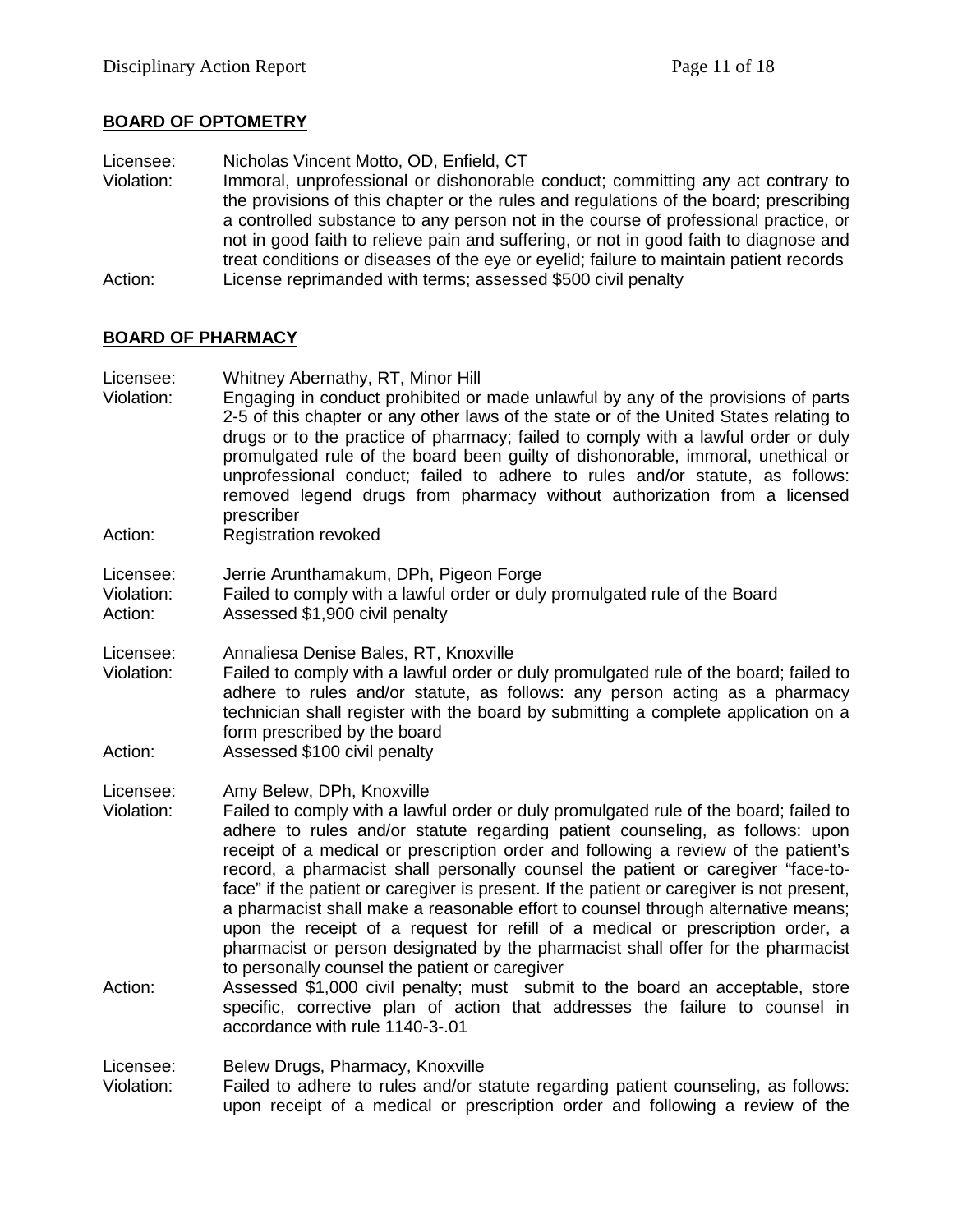patient's record, a pharmacist shall personally counsel the patient or caregiver "face-to-face" if the patient or caregiver is present. If the patient or caregiver is not present, a pharmacist shall make a reasonable effort to counsel through alternative means; upon the receipt of a request for refill of a medical or prescription order, a pharmacist or person designated by the pharmacist shall offer for the pharmacist to personally counsel the patient or caregiver; failed to comply with a lawful order or duly promulgated rule of the board; failed to have pharmacy technicians properly registered with the board Action: License placed on probation for 90 days Licensee: Phillip Bradley, DPh, Brentwood Violation: Failed to timely renew license; failed to comply with a lawful order duly promulgated rule of the board; failed to adhere to rules and/or statute, as follows: by being the Pharmacist-in-charge who has the authority and responsibility for compliance with laws and rules pertaining to the practice of pharmacy at the practice site of the pharmacist-in-charge Action: Assessed \$1,000 civil penalty Licensee: Devin Campbell, RT, Memphis

Violation: Failed to pay student loan

Action: License suspended

Licensee: Tarrikia Cleaves, RT, Memphis<br>Violation: Failed to pay student loan Violation: Failed to pay student loan<br>Action: Ficense suspended

License suspended

Licensee: CVS Pharmacy #6363, Knoxville

Violation: Failed to adhere to rules and/or statute regarding patient counseling, as follows: upon receipt of a medical or prescription order and following a review of the patient's record, a pharmacist shall personally counsel the patient or caregiver "face-to-face" if the patient or caregiver is present. If the patient or caregiver is not present, a pharmacist shall make a reasonable effort to counsel through alternative means; upon the receipt of a request for refill of a medical or prescription order, a pharmacist or person designated by the pharmacist shall offer for the pharmacist to personally counsel the patient or caregiver; failed to comply with a lawful order or duly promulgated rule of the board

Action: Assessed \$1,000 civil penalty

Licensee: Julie Farmer, RT, Alcoa

Violation: Engaging in conduct prohibited or made unlawful by any of the provisions of parts 2-5 of this chapter or any other laws of the state or of the United States relating to drugs or to the practice of pharmacy; been guilty of dishonorable, immoral, unethical or unprofessional conduct; failed to adhere to rules and/or statute, as follows: removed legend drugs from pharmacy without authorization from a licensed prescriber

Action: Registration revoked

Licensee: Food City Pharmacy, #611, Knoxville

Violation: Been guilty of dishonorable, immoral, unethical or unprofessional conduct; failed to adhere to rules and/or statute regarding patient counseling, as follows: upon receipt of a medical or prescription order and following a review of the patient's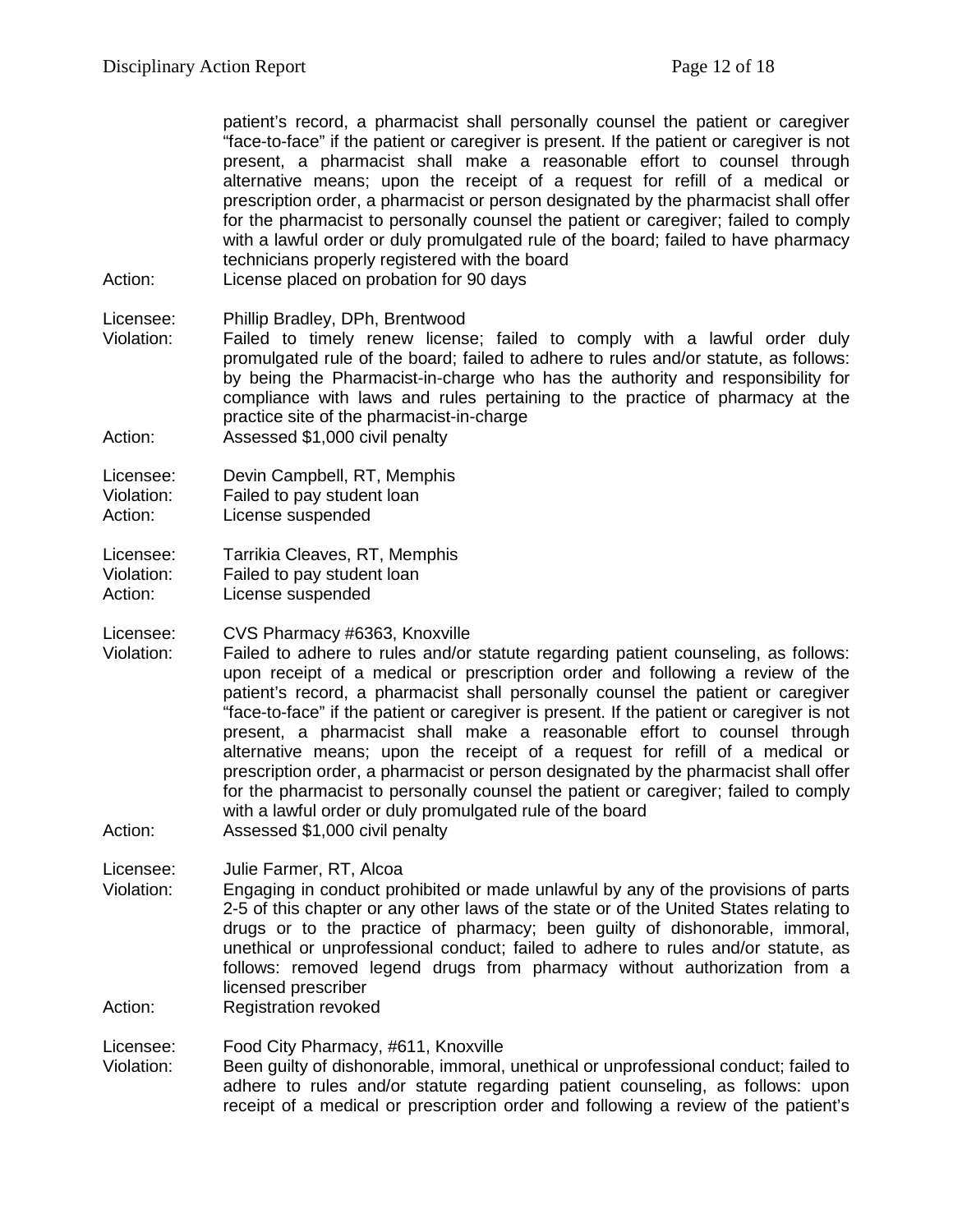| Action:                            | record, a pharmacist shall personally counsel the patient or caregiver "face-to-<br>face" if the patient or caregiver is present. If the patient or caregiver is not present,<br>a pharmacist shall make a reasonable effort to counsel through alternative means;<br>upon the receipt of a request for refill of a medical or prescription order, a<br>pharmacist or person designated by the pharmacist shall offer for the pharmacist<br>to personally counsel the patient or caregiver; failed to maintain pharmacy practice<br>site and equipment in a clean, sanitary, orderly and well-lighted condition; failed to<br>maintain registered technician registration certificate at the pharmacy practice site<br>License reprimanded and placed on probation for 90 days; assessed \$710 civil<br>penalty |
|------------------------------------|-----------------------------------------------------------------------------------------------------------------------------------------------------------------------------------------------------------------------------------------------------------------------------------------------------------------------------------------------------------------------------------------------------------------------------------------------------------------------------------------------------------------------------------------------------------------------------------------------------------------------------------------------------------------------------------------------------------------------------------------------------------------------------------------------------------------|
| Licensee:<br>Violation:<br>Action: | Brennis Graffed, RT, Nashville<br>Failed to pay student loan<br>License suspended                                                                                                                                                                                                                                                                                                                                                                                                                                                                                                                                                                                                                                                                                                                               |
| Licensee:<br>Violation:<br>Action: | Heather N. Hall, RT, Church Hill<br>Been guilty of dishonorable, immoral, unethical or unprofessional conduct;<br>engaging in conduct prohibited or made unlawful by any of the provisions of parts<br>2-5 of this chapter or any other laws of the state or of the United States relating to<br>drugs or to the practice of pharmacy; failed to adhere to rules and/or statute, as<br>follows: fraudulently obtained legend drugs from pharmacy without authorization<br>from a licensed prescriber<br><b>Registration revoked</b>                                                                                                                                                                                                                                                                             |
| Licensee:<br>Violation:<br>Action: | Margaret Hallman, DPh, Newport<br>Been guilty of dishonorable, immoral, unethical or unprofessional conduct<br>License placed on probation for 1 year; must complete 15 hours of continuing<br>education                                                                                                                                                                                                                                                                                                                                                                                                                                                                                                                                                                                                        |
| Licensee:<br>Violation:<br>Action: | Marcia N. Jones, DPh, Newport<br>Engaging in conduct prohibited or made unlawful by any of the provisions of parts<br>2-5 of this chapter or any other laws of the state or of the United States relating to<br>drugs or to the practice of pharmacy; been guilty of dishonorable, immoral,<br>unethical or unprofessional conduct; failed to comply with a lawful order or duly<br>promulgated rule of the board; failed to adhere to rules and/or statute, as follows:<br>removed legend drugs from pharmacy without authorization from a licensed<br>prescriber<br>License revoked                                                                                                                                                                                                                           |
| Licensee:<br>Violation:<br>Action: | Lumeka Michelle Lewis, RT, Goodlettsville<br>Failed to pay student loan<br>License suspended                                                                                                                                                                                                                                                                                                                                                                                                                                                                                                                                                                                                                                                                                                                    |
| Licensee:<br>Violation:            | Brandon Thomas Lock, DPh, Corryton<br>Failed to adhere to rules and/or statute regarding patient counseling, as follows:<br>upon receipt of a medical or prescription order and following a review of the<br>patient's record, a pharmacist shall personally counsel the patient or caregiver<br>"face-to-face" if the patient or caregiver is present. If the patient or caregiver is not<br>present, a pharmacist shall make a reasonable effort to counsel through<br>alternative means; upon the receipt of a request for refill of a medical or<br>prescription order, a pharmacist or person designated by the pharmacist shall offer                                                                                                                                                                     |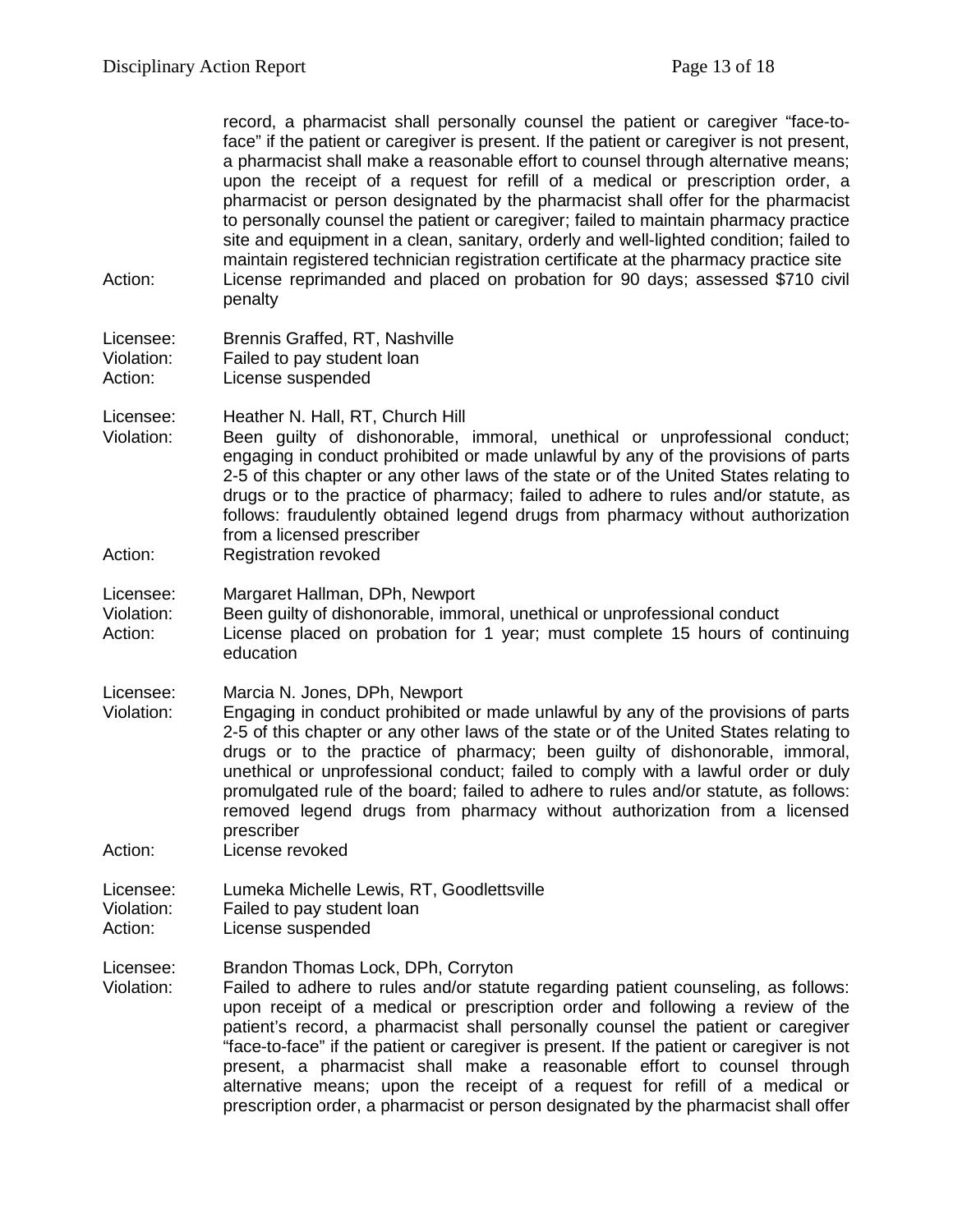| Action:                            | for the pharmacist to personally counsel the patient or caregiver; failed to comply<br>with a lawful order or duly promulgated rule of the board<br>Assessed \$1,000 civil penalty; shall submit to the Board an acceptable, store<br>specific, corrective plan of action that addresses the failure to counsel in<br>accordance with rule 1140-3-.01                                                                                                                                                                                                                                                                                                                       |
|------------------------------------|-----------------------------------------------------------------------------------------------------------------------------------------------------------------------------------------------------------------------------------------------------------------------------------------------------------------------------------------------------------------------------------------------------------------------------------------------------------------------------------------------------------------------------------------------------------------------------------------------------------------------------------------------------------------------------|
| Licensee:<br>Violation:            | Oakley Pharmacy, Inc., Pharmacy, Celina<br>Failed to adhere to rules and/or statute regarding patient counseling, as follows:<br>operating as a pharmacy while not complying with Board rules; failed to utilize the<br>CSMD before dispensing controlled substance prescriptions; dispensed controlled<br>substance prescriptions in a manner not consistent with the laws governing the<br>practice of pharmacy                                                                                                                                                                                                                                                           |
| Action:                            | License suspended for 60 days; suspension shall be stayed and license placed on<br>probation if compliant with certain terms                                                                                                                                                                                                                                                                                                                                                                                                                                                                                                                                                |
| Licensee:<br>Violation:<br>Action: | David Micheal Morrow, RT, Kingsport<br>Failed to pay student loan<br>License suspended                                                                                                                                                                                                                                                                                                                                                                                                                                                                                                                                                                                      |
| Licensee:<br>Violation:<br>Action: | Raquel Dennis Oliver, RT, Murfreesboro<br>Failed to pay student loan<br>License suspended                                                                                                                                                                                                                                                                                                                                                                                                                                                                                                                                                                                   |
| Licensee:<br>Violation:<br>Action: | Mickie Ratliff, DPh, Sevierville<br>Been addicted to the use of alcohol, narcotics or other drugs; engaging in conduct<br>prohibited or made unlawful by any of the provisions of parts 2-5 of this chapter or<br>any other laws of the state or of the United States relating to drugs or to the<br>practice of pharmacy; been guilty of dishonorable, immoral, unethical or<br>unprofessional conduct; failed to comply with a lawful order or duly promulgated<br>rule of the board; failed to adhere to rules and/or statute, as follows: reprinted<br>labels and paid for controlled substances without authorization from a licensed<br>prescriber<br>License revoked |
| Licensee:<br>Violation:<br>Action: | Roxan Pharmacy, Inc., Pharmacy, Beverly Hills, CA<br>Failed to comply with a lawful order or duly promulgated rule of the board<br>Assessed \$12,750 civil penalty with terms                                                                                                                                                                                                                                                                                                                                                                                                                                                                                               |
| Licensee:<br>Violation:<br>Action: | Jessica M. Shultz, RT, Murfreesboro<br>Failed to pay student loan<br>License suspended                                                                                                                                                                                                                                                                                                                                                                                                                                                                                                                                                                                      |
| Licensee:<br>Violation:<br>Action: | Dinah Michelle Smith, DPh, Knoxville<br>Failed to adhere to rules and/or statute, as follows: failed to provide patient<br>counseling; failed to have pharmacy technicians properly registered with the<br>Board; failed to comply with a lawful order or duly promulgated rule of the Board<br>License placed on probation for 90 days                                                                                                                                                                                                                                                                                                                                     |
| Licensee:<br>Violation:            | Kelly Snyder, DPh, Jefferson City<br>Failed to adhere to rules and/or statute, as follows: "Pharmacist in Charge" means<br>the supervisory pharmacist who has the authority and responsibility for compliance                                                                                                                                                                                                                                                                                                                                                                                                                                                               |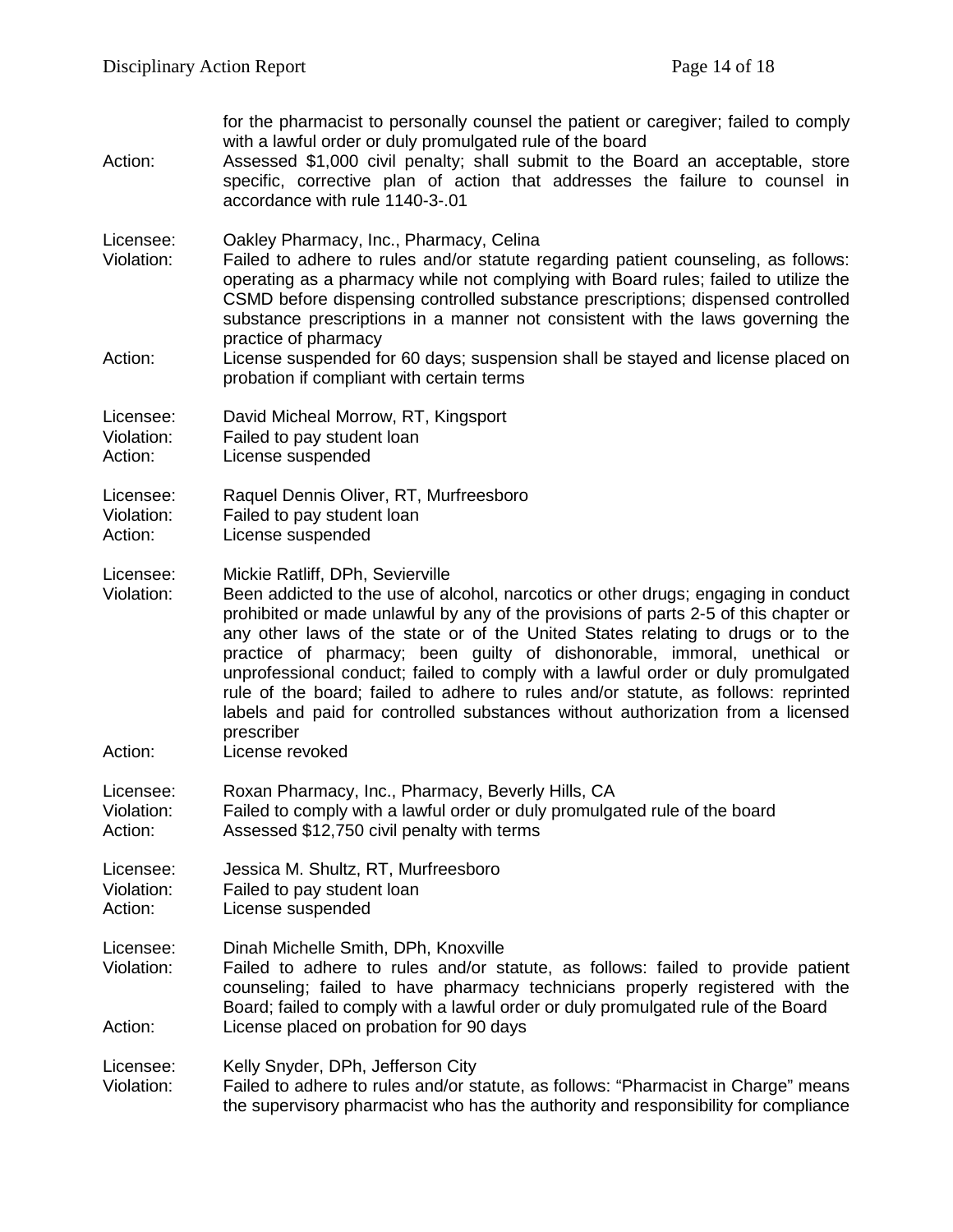with laws and rules pertaining to the practice of pharmacy at the practice site of the pharmacist-in-charge; a pharmacist may compound and dispense prescription drugs and devices and related materials on only in a pharmacy practice site which is duly licensed by the board and which operates in compliance with Tennessee and federal laws and rules governing the practice of pharmacy; all sterile products shall be prepared in compliance with applicable USP standards for pharmaceutical compounding; any person who violates any rule of the board may be deemed guilty of dishonorable, immoral, unethical or unprofessional conduct

Action: License placed on probation for 2 years; assessed \$5000 civil penalty

#### Licensee: Mark B. Stanfield, DPh, Knoxville

Violation: Failed to adhere to rules and/or statute regarding patient counseling, as follows: upon receipt of a medical or prescription order and following a review of the patient's record, a pharmacist shall personally counsel the patient or caregiver "face-to-face" if the patient or caregiver is present. If the patient or caregiver is not present, a pharmacist shall make a reasonable effort to counsel through alternative means; upon the receipt of a request for refill of a medical or prescription order, a pharmacist or person designated by the pharmacist shall offer for the pharmacist to personally counsel the patient or caregiver; failed to comply with a lawful order or duly promulgated rule of the Board Action: Assessed \$1,000 civil penalty

- Licensee: Jimmie B. Stewart, DPh, Sevierville<br>Violation: Failed to comply with a lawful order Failed to comply with a lawful order or duly promulgated rule of the Board; failed to adhere to rules and/or statute, as follows: any person acting as a pharmacy technician shall register with the board by submitting a complete application on a form prescribed by the Board
- Action: Assessed \$1,000 civil penalty

Licensee: Katherine Jean Syndor, RT, Greeneville

- Violation: Engaging in conduct prohibited or made unlawful by any of the provisions of parts 2-5 of this chapter or any other laws of the state or of the United States relating to drugs or to the practice of pharmacy; been guilty of dishonorable, immoral, unethical or unprofessional conduct; failed to adhere to rules and/or statute, as follows: removed legend drugs from pharmacy without authorization from a licensed prescriber
- Action: Registration revoked

Licensee: David D. Valentine, DPh, Knoxville

- Violation: Failed to adhere to rules and/or statute, as follows: only pharmacists practicing at the pharmacy and pharmacists authorized by the pharmacist in charge shall be in possession of any keys or other access devices
- Action: Assessed \$200 civil penalty; must comply with additional terms

Licensee: Jeremy Watson, RT, Knoxville

Violation: Failed to pay student loan<br>Action: License suspended

License suspended

Licensee: Samuel Yeboah, RT, Knoxville,

Violation: Engaging in conduct prohibited or made unlawful by any of the provisions of parts 2-5 of this chapter or any other laws of the state or of the United States relating to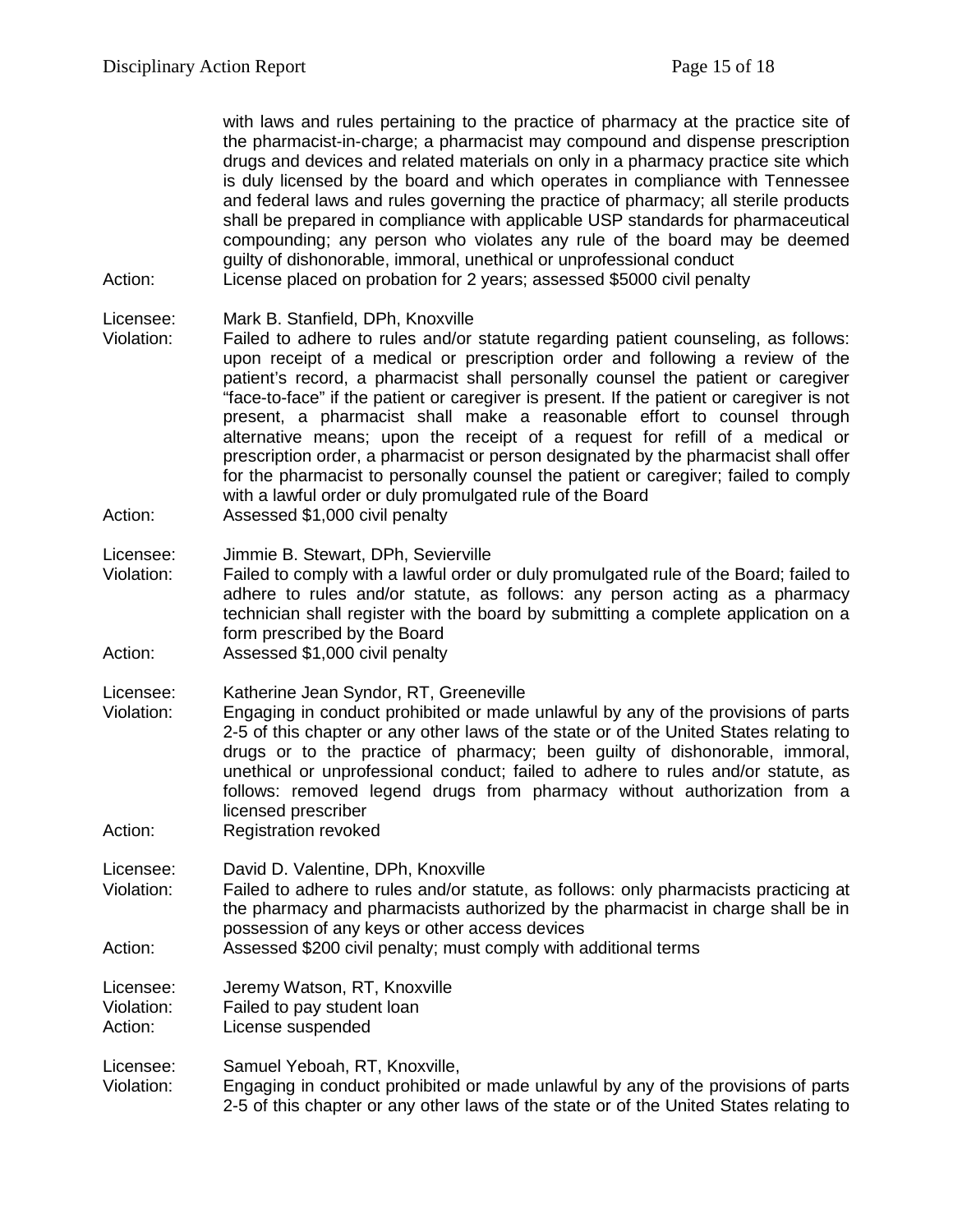drugs or to the practice of pharmacy; been guilty of dishonorable, immoral, unethical or unprofessional conduct; failed to adhere to rules and/or statute, as follows: removed legend drugs from pharmacy without authorization from a licensed prescriber

Action: Registration revoked

### **BOARD OF RESPIRATORY CARE**

Licensee: Andrea Baker McGhee, LCRT, Collierville<br>Violation: Failed to pay student loan Failed to pay student loan Action: License suspended

### **BOARD OF SOCIAL WORKER LICENSURE**

Licensee: Bernice E. Colway, LCSW, Knoxville<br>Violation: Unprofessional or unethical conduct Unprofessional or unethical conduct or engaging in practices in connection with the practice of social work that are in violated of the standards of professional conduct, as defined in this section or prescribed by the rules of the board; violated Code of Ethics, to wit: sexual misconduct in the practice of social work Action: License revoked Licensee: Kelly Tucker Dunham, LCSW, Spring Hill<br>Violation: Failed to provide the Board with evidence Failed to provide the Board with evidence of sufficient continuing education credits Action: Assessed \$100; must also provide proof to the Board of completion of 16 hours of continuing education Licensee: Teresa P. Fannon, LBSW, Greeneville Violation: Unprofessional or unethical conduct or engaging in practices in connection with the practice of social work that are in violated of the standards of professional conduct, as defined in this section or prescribed by the rules of the board; conduct reflecting unfavorably upon the profession of social work; violated Code of Ethics, to wit: sexual misconduct in the practice of social work Action: License voluntarily surrendered Licensee: Cheryl Gannon, LCSW, Harrison Violation: Failed to provide evidence of sufficient continuing education credits<br>Action: Assessed \$100 civil penalty: must complete and submit an affidavit Assessed \$100 civil penalty; must complete and submit an affidavit of retirement Licensee: Karen L. Friedman, LMSW, Nashville Violation: Fraud, deception, misrepresentation, dishonest or illegal practices in or connected with the practice of social work; conduct reflecting unfavorably upon the profession of social work; unprofessional or unethical conduct or engaging in practices in connection with the practice of social work that are in violated of the standards of professional conduct, as defined in this section or prescribed by the rules of the board; violated Code of Ethics Action: License revoked Licensee: Rebekah J. Staats, LMSW, Chattanooga Violation: Fraud, deception, misrepresentation, dishonest or illegal practices in or connected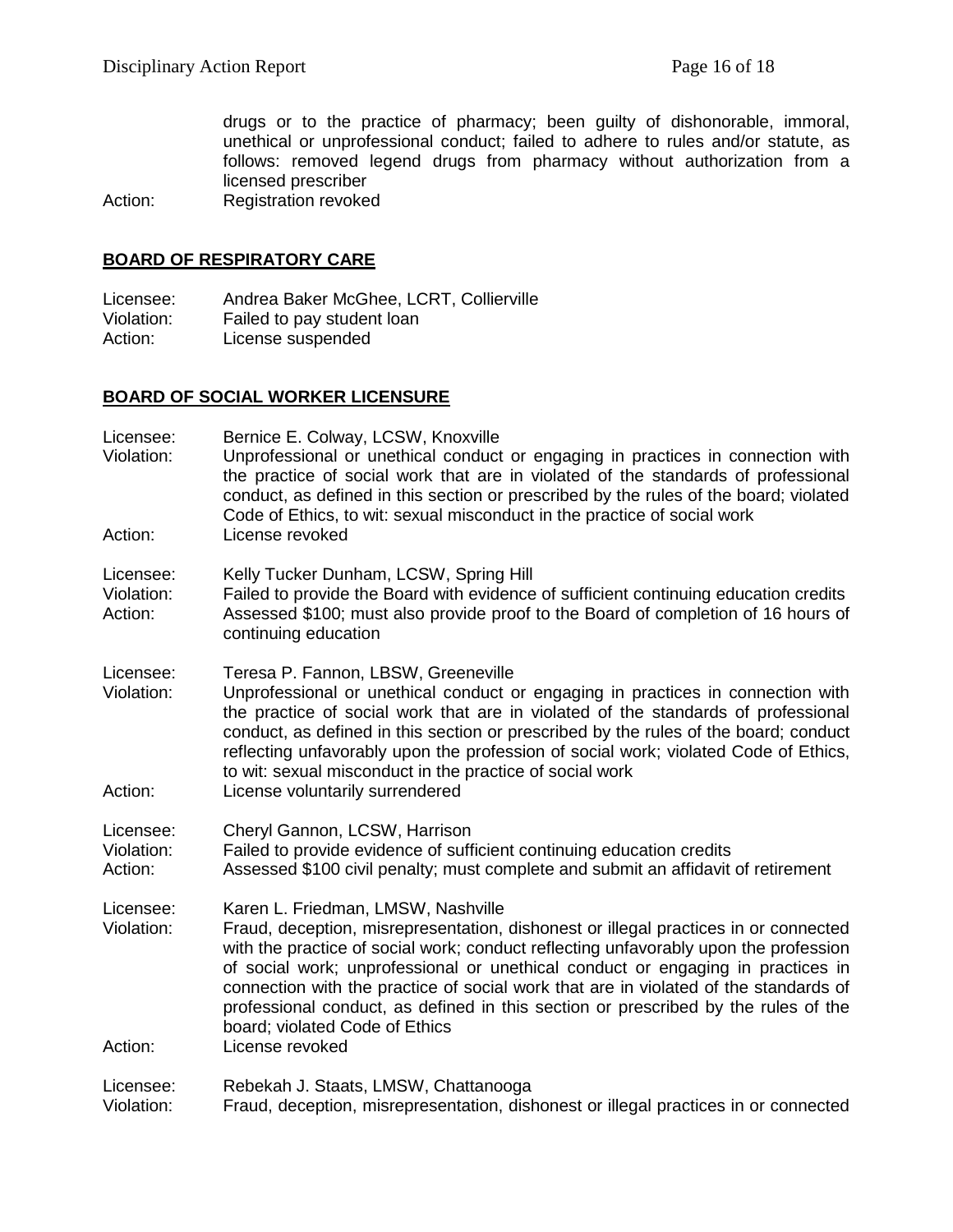with the practice of social work; conduct reflecting unfavorably upon the profession of social work; unprofessional or unethical conduct or engaging in practices in connection with the practice of social work that are in violated of the standards of professional conduct, as defined in this section or prescribed by the rules of the board; violated Code of Ethics

Action: License suspended for 6 months with terms

### **DIVISION OF EMERGENCY MEDICAL SERVICES**

| Licensee:  | Richard D. Allen, III, EMT-P, Memphis |
|------------|---------------------------------------|
| Violation: | Failed to pay student loan            |
| Action:    | License suspended                     |
| Licensee:  | Justin M. Carris, EMT-IV, Chattanooga |
| Violation: | Failed to pay student loan            |
| Action:    | License suspended                     |
| Licensee:  | Amanda Paige Davis, EMD, Chattanooga  |
| Violation: | Failed to pay student loan            |
| Action:    | License suspended                     |
| Licensee:  | Robert L. Hamm, EMT-IV, Dickson       |
| Violation: | Failed to pay student loan            |
| Action:    | License suspended                     |
| Licensee:  | Robert E. Jones, EMT-IV, Cleveland    |
| Violation: | Failed to pay student loan            |
| Action:    | License suspended                     |
| Licensee:  | Brandi Mezime, EMT, Cookeville        |
| Violation: | Failed to pay student loan            |
| Action:    | License suspended                     |

## **BOARD FOR LICENSING HEALTHCARE FACILITES**

### Licensee: Golden Years

Violation: Failed to maintain financial resources sufficient to provide for the needs of two residents; did not have sufficient staff to meet the needs of its residents; failed to identify that two of its residents required a higher level of care; allowed resident to become severely malnourished; failed to provide protective care for and maintain the safety of one resident; allowed employee without nursing degree or license to determine if one resident had broken any bones upon falling; failed to give a resident medication; failed to have appropriately licensed personnel administering medications to residents; failed to store medications so that residents could not obtain the medications of other residents; failed to maintain an adequate supply of food for the residents; failed to maintain adequate lighting in resident rooms or in the living area

Action: License suspended for forty-five (45) days and then placed on probation for at